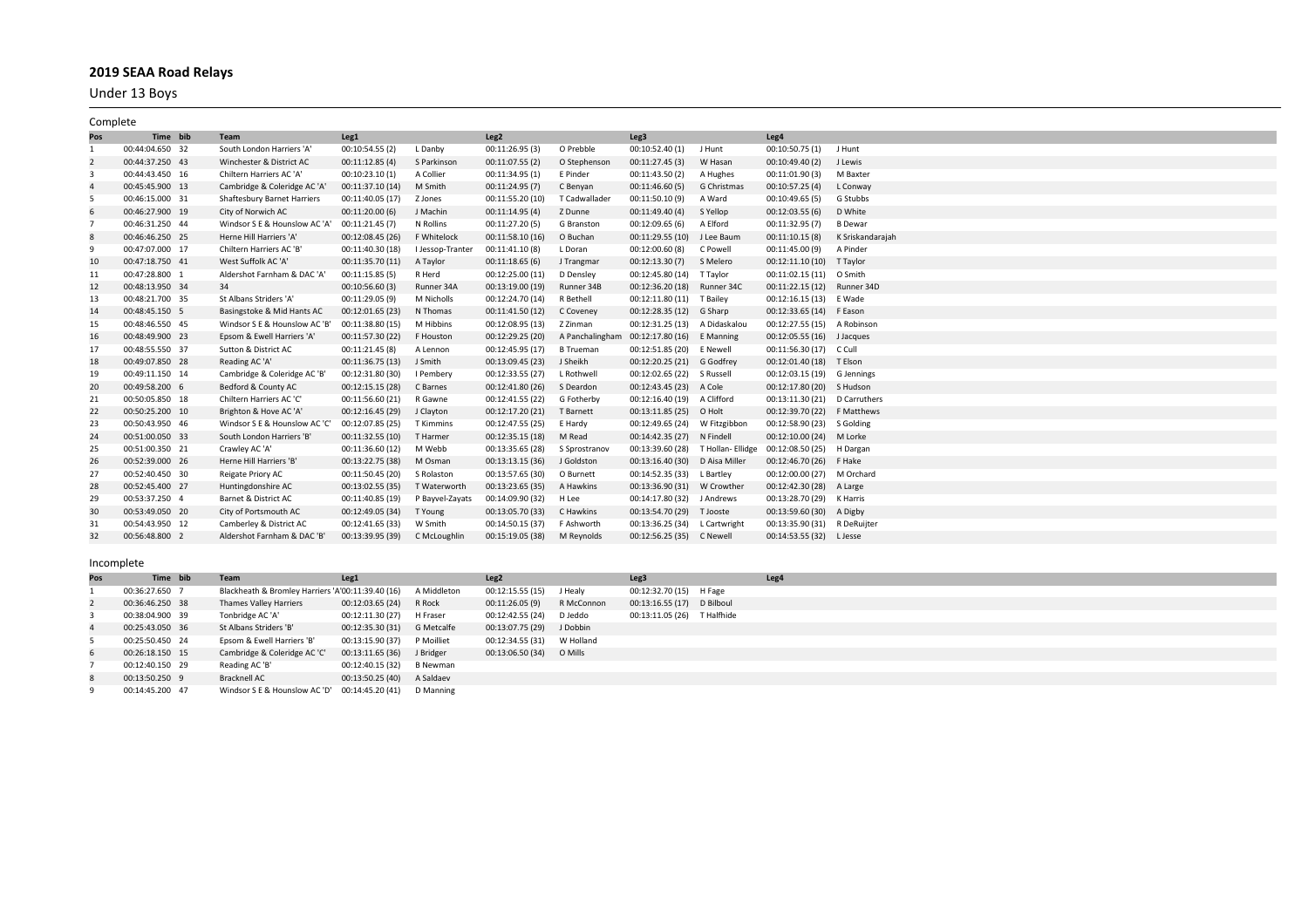Under 13 Girls

| Complete       |                  |                                                    |                  |                  |                  |                   |                  |                  |
|----------------|------------------|----------------------------------------------------|------------------|------------------|------------------|-------------------|------------------|------------------|
| Pos            | Time bib         | <b>Team</b>                                        | Leg1             |                  | Leg <sub>2</sub> |                   | Leg3             |                  |
| $\mathbf{1}$   | 00:34:29.750 82  | Chiltern Harriers AC 'A'                           | 00:11:44.50 (1)  | L Nkoane         | 00:11:26.95(1)   | Z Gilbody         | 00:11:18.30(1)   | F Baxter         |
| $\overline{2}$ | 00:36:24.400 66  | Bedford & County AC 'A'                            | 00:12:09.95 (6)  | R Foster         | 00:12:10.30(2)   | L Danobrega       | 00:12:04.15 (2)  | L Farr           |
| 3              | 00:36:46.150 114 | Tonbridge AC 'A'                                   | 00:12:13.55(7)   | G MacAuley       | 00:13:19.50 (15) | E Mathew          | 00:11:13.10(3)   | L Slack          |
| $\overline{a}$ | 00:36:55.650 72  | Bracknell AC 'A'                                   | 00:12:34.15 (12) | I Thorpe         | 00:12:06.65(3)   | M Fieldstead      | 00:12:14.85(4)   | K Fraser         |
| 5              | 00:37:00.000 99  | Herne Hill Harriers 'A'                            | 00:12:55.05 (20) | R Laban          | 00:12:18.85(8)   | L Brown           | 00:11:46.10(5)   | S Sahai          |
| 6              | 00:37:26.450 97  | Guildford & Godalming AC                           | 00:12:30.20 (11) | K Pye            | 00:12:26.60(4)   | A Wilson          | 00:12:29.65(6)   | T Brown          |
| $\overline{7}$ | 00:37:38.150 86  | City of Norwich AC                                 | 00:11:57.05 (2)  | C Easter         | 00:13:03.20(6)   | M Adams           | 00:12:37.90 (7)  | E Avowlanu       |
| 8              | 00:37:46.600 119 | Windsor S E & Hounslow AC 'A'                      | 00:12:39.05 (15) | A Cooper         | 00:12:46.70 (13) | A Bailey          | 00:12:20.85 (8)  | S Chapman        |
| 9              | 00:37:46.650 91  | Crawley AC 'A'                                     | 00:12:36.70 (13) | S Shaw           | 00:12:44.95 (10) | A Cox             | 00:12:25.00(9)   | R Daniels        |
| 10             | 00:37:52.750 68  | Blackheath & Bromley Harriers 'A'                  | 00:12:25.45 (10) | M Slattery       | 00:12:41.20 (7)  | T Ndikanwu        | 00:12:46.10 (10) | E Deveney        |
| 11             | 00:37:55.200 112 | Thames Valley Harriers 'A'                         | 00:12:53.95 (19) | M Sutaria        | 00:12:28.90 (12) | M McCormack       | 00:12:32.35 (11) | S Bishop         |
| 12             | 00:38:05.150 75  | Brighton & Hove AC 'A'                             | 00:12:18.40 (9)  | D Yelling        | 00:12:39.30 (5)  | R Gasson          | 00:13:07.45 (12) | N Bleasdale      |
| 13             | 00:38:18.250 83  | Chiltern Harriers AC 'B'                           | 00:12:16.65(8)   | M Logan          | 00:13:05.30 (11) | O Clarke          | 00:12:56.30 (13) | L Wilkinson      |
| 14             | 00:38:50.650 115 | Tonbridge AC 'B'                                   | 00:12:42.35 (17) | H Raven          | 00:13:06.10 (17) | P Horne           | 00:13:02.20 (14) | E Geake          |
| 15             | 00:39:00.650 62  | Aldershot Farnham & DAC 'A'                        | 00:13:28.45 (33) | L Johnson        | 00:12:59.15 (22) | E Orbell          | 00:12:33.05 (15) | R Gascoyne       |
| 16             | 00:39:18.100 87  | City of Portsmouth AC 'A'                          | 00:13:12.45(25)  | H Bond           | 00:13:05.55 (21) | F East            | 00:13:00.10 (16) | F Coomber        |
| 17             | 00:39:34.250 117 | West Suffolk AC 'A'                                | 00:12:08.55(5)   | A Taylor         | 00:13:40.55 (18) | P Harpur-Davies   | 00:13:45.15 (17) | T Clancy         |
| 18             | 00:39:35.050 110 | <b>St Albans Striders</b>                          | 00:13:05.85 (22) | P Fisher         | 00:14:54.90 (37) | R Cray            | 00:11:34.30 (18) | P Gill           |
| 19             | 00:39:42.950 73  | Bracknell AC 'B'                                   | 00:13:37.95 (38) | E Ackroyd        | 00:13:07.50 (24) | J Bailey          | 00:12:57.50 (19) | A Whiteley       |
| 20             | 00:39:46.400 100 | Herne Hill Harriers 'B'                            | 00:12:50.65 (18) | I Perry          | 00:12:59.20 (19) | V Marshall        | 00:13:56.55 (20) | T Shaw           |
| 21             | 00:39:47.150 84  | Chiltern Harriers AC 'C'                           | 00:13:19.60 (28) | I Martin         | 00:13:32.55 (26) | S Pandya          | 00:12:55.00 (21) | L Jessop-Tranter |
| 22             | 00:39:48.800 95  | Epsom & Ewell Harriers 'A'                         | 00:12:41.85 (16) | F White          | 00:12:55.40 (16) | L Brown           | 00:14:11.55 (22) | S Kidd           |
| 23             | 00:40:05.350 69  | Blackheath & Bromley Harriers 'B'                  | 00:13:03.85 (21) | M Barlow         | 00:13:56.60 (27) | F Middleton       | 00:13:04.90 (23) | A Gould          |
| 24             | 00:40:14.700 64  | Basingstoke & Mid Hants AC 'A'                     | 00:12:08.15(4)   | M Connolly       | 00:13:23.70 (14) | C Vickers         | 00:14:42.85 (24) | A Page           |
| 25             | 00:40:17.300 67  | Bedford & County AC 'B'                            | 00:13:21.55 (29) | L Deller         | 00:12:39.45 (20) | M Dunger          | 00:14:16.30 (25) | D Flemons        |
| 26             | 00:40:17.750 76  | Brighton & Hove AC 'B'                             | 00:13:15.80 (27) | E Palmer-Malins  | 00:14:00.25 (28) | E Bromfield       | 00:13:01.70 (26) | M Brooking       |
| 27             | 00:40:22.000 80  | Cambridge & Coleridge AC 'A'                       | 00:13:07.95 (23) | R Green          | 00:13:29.35 (23) | E Fraser          | 00:13:44.70 (27) | I Pembery        |
| 28             | 00:40:39.650 116 | Tonbridge AC 'C'                                   | 00:13:08.40 (24) | L Jee            | 00:14:10.85 (29) | P Moses           | 00:13:20.40 (28) | S McPherson      |
| 29             | 00:40:58.500 88  | City of Portsmouth AC 'B'                          | 00:13:34.00 (34) | L South          | 00:13:49.50 (33) | K Brydon          | 00:13:35.00 (29) | C Jones          |
| 30             | 00:41:10.450 113 | Thames Valley Harriers 'B'                         | 00:13:34.45 (35) | C Brown          | 00:13:48.25 (31) | E Solanki-Jackson | 00:13:47.75 (30) | A Kelly          |
| 31             | 00:41:12.250 111 | St Mary's Richmond AC                              | 00:12:37.80 (14) | L Barlow         | 00:14:42.95 (30) | F Avignon         | 00:13:51.50 (31) | G Phelan         |
| 32             | 00:41:24.150 103 | Huntingdonshire AC                                 | 00:13:37.50 (37) | E Mardon         | 00:13:46.90 (34) | E Flockhart       | 00:13:59.75 (32) | E Watson         |
| 33             | 00:41:33.450 122 | Wycombe Phoenix Harriers & AC 'A' 00:13:22.75 (31) |                  | L Sutton         | 00:15:07.85 (42) | L Griffin         | 00:13:02.85 (33) | E Burton         |
| 34             | 00:41:43.750 109 | 109                                                | 00:13:42.95 (40) | Runner 109A      | 00:13:06.10 (25) | Runner 109B       | 00:14:54.70 (34) | Runner 109C      |
| 35             | 00:41:46.300 92  | Crawley AC 'B'                                     | 00:13:40.25 (39) | F Bell           | 00:13:43.00 (32) | Z McKee           | 00:14:23.05 (35) | D Atinaro        |
| 36             | 00:42:12.200 105 | Reading AC 'A'                                     | 00:13:14.25 (26) | O Botha          | 00:14:21.85 (35) | E Yeadon          | 00:14:36.10 (36) | M Barnes         |
| 37             | 00:42:38.250 96  | Epsom & Ewell Harriers 'B'                         | 00:13:59.00 (44) | E Norman         | 00:14:03.35 (39) | I Naidoo          | 00:14:35.90 (37) | I Cahill-Sawford |
| 38             | 00:42:59.600 77  | Brighton & Hove AC 'C'                             | 00:14:20.55 (47) | I Saunders       | 00:14:13.10 (44) | M Butler          | 00:14:25.95 (38) | M Hardy          |
| 39             | 00:43:06.150 78  | Brighton & Hove AC 'D'                             | 00:14:08.45 (46) | I Woodward       | 00:14:19.90 (41) | C Bagnall         | 00:14:37.80 (39) | L Saadatzadeh    |
| 40             | 00:43:18.150 89  | City of Portsmouth AC 'C'                          | 00:15:12.75 (49) | D Moody          | 00:14:05.90 (47) | E Hutton          | 00:13:59.50 (40) | L Bicknell       |
| 41             | 00:43:18.250 98  | Hercules Wimbledon AC                              | 00:13:44.85 (41) | F Doyle          | 00:14:17.25 (38) | G Eminson         | 00:15:16.15 (41) | M Ivanovic       |
| 42             | 00:43:38.700 108 | South London Harriers                              | 00:13:50.10 (42) | A Kemp           | 00:14:44.50 (45) | S Moon            | 00:15:04.10 (42) | L Morrell        |
| 43             | 00:46:13.600 101 | Herne Hill Harriers 'C'                            | 00:16:34.95 (54) | C Heyward-Bhikha | 00:14:03.75 (50) | A Stevens-Cox     | 00:15:34.90 (43) | A Forster        |
| 44             | 00:46:13.750 123 | Wycombe Phoenix Harriers & AC 'B' 00:15:40.25 (50) |                  | E Faulkner       | 00:14:43.35 (49) | M Burton          | 00:15:50.15 (44) | C Fossel         |
|                |                  |                                                    |                  |                  |                  |                   |                  |                  |

| Pos | Time bib         | Team           | Leg1             |                              | Leg <sub>2</sub> |          | Leg <sub>3</sub> |
|-----|------------------|----------------|------------------|------------------------------|------------------|----------|------------------|
|     | 00:25:20.000 102 | Hillingdon AC  | 00:11:59.90 (3)  | A Abdirahman 00:13:20.10 (9) |                  | Z Knight |                  |
|     | 00:27:48.500 106 | Reading AC 'B' | 00:13:22.35 (30) | <b>G</b> Langdon             | 00:14:26.15 (36) | Z Rennie |                  |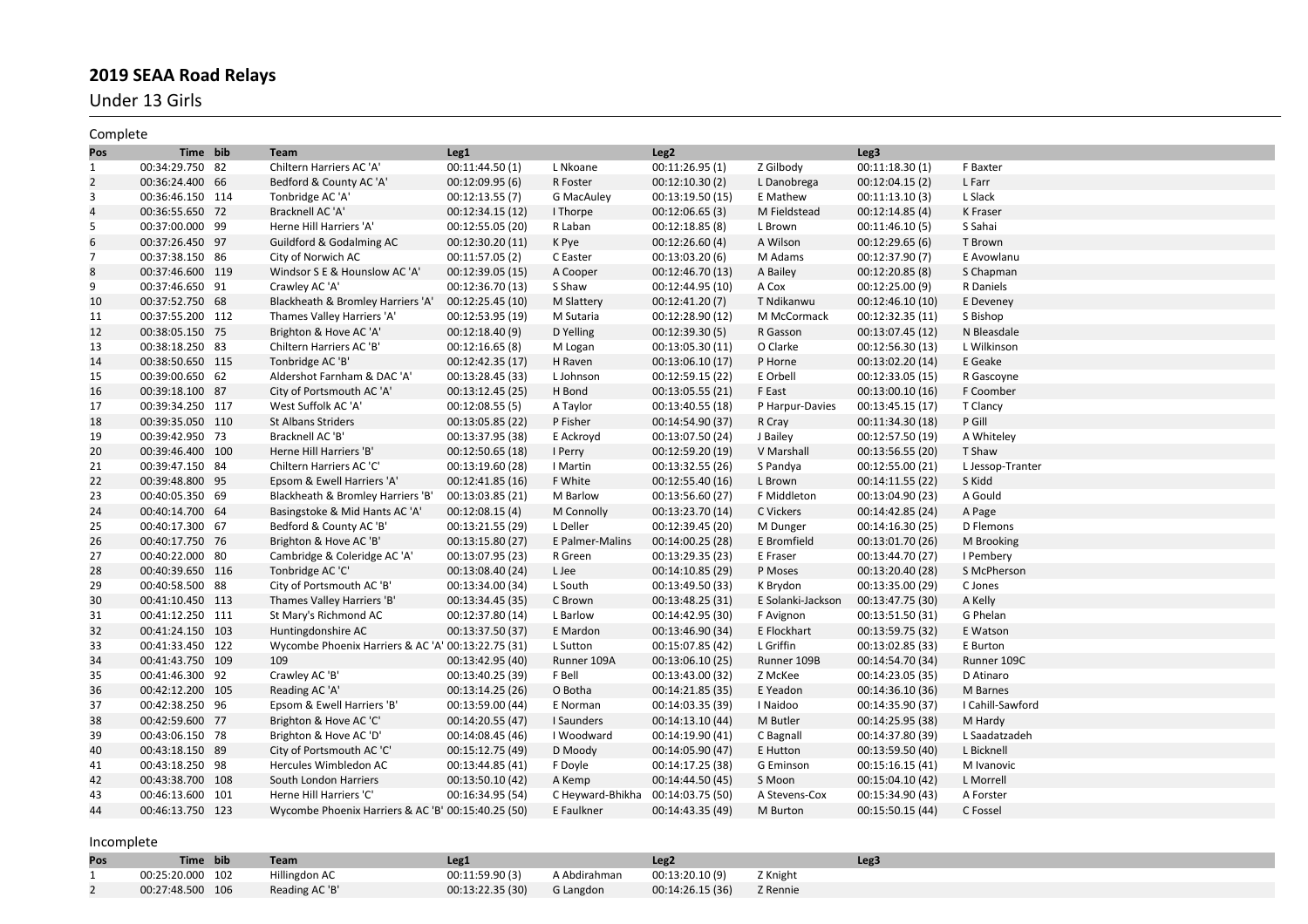Under 13 Girls

| Incomplete |                  |                               |                  |                  |                  |            |                  |
|------------|------------------|-------------------------------|------------------|------------------|------------------|------------|------------------|
| Pos        | Time bib         | Team                          | Leg <sub>1</sub> |                  | Leg <sub>2</sub> |            | Leg <sub>3</sub> |
| 3          | 00:28:18.250 93  | Crawley AC 'C'                | 00:13:22.95 (32) | S Gordon         | 00:14:55.30 (40) | I Charles  |                  |
| 4          | 00:28:31.050 81  | Cambridge & Coleridge AC 'B'  | 00:14:40.85 (48) | F Seal           | 00:13:50.20 (43) | G Hadden   |                  |
| 5          | 00:28:47.650 120 | Windsor S E & Hounslow AC 'B' | 00:14:04.65 (45) | A Manek          | 00:14:43.00 (46) | M Tearle   |                  |
| 6          | 00:30:14.000 90  | City of Portsmouth AC 'D'     | 00:15:45.30 (51) | R Gordon         | 00:14:28.70 (48) | E O'Hanlon |                  |
|            | 00:13:35.500 104 | North Norfolk Harriers AC     | 00:13:35.50 (36) | E Jonas          |                  |            |                  |
| 8          | 00:13:55.100 85  | Chiltern Harriers AC 'D'      | 00:13:55.10 (43) | <b>B</b> Togneri |                  |            |                  |
| 9          | 00:16:04.650 118 | West Suffolk AC 'B'           | 00:16:04.65 (52) | J Ambrose        |                  |            |                  |
| 10         | 00:16:30.900 63  | Aldershot Farnham & DAC 'B'   | 00:16:30.90 (53) | P Law            |                  |            |                  |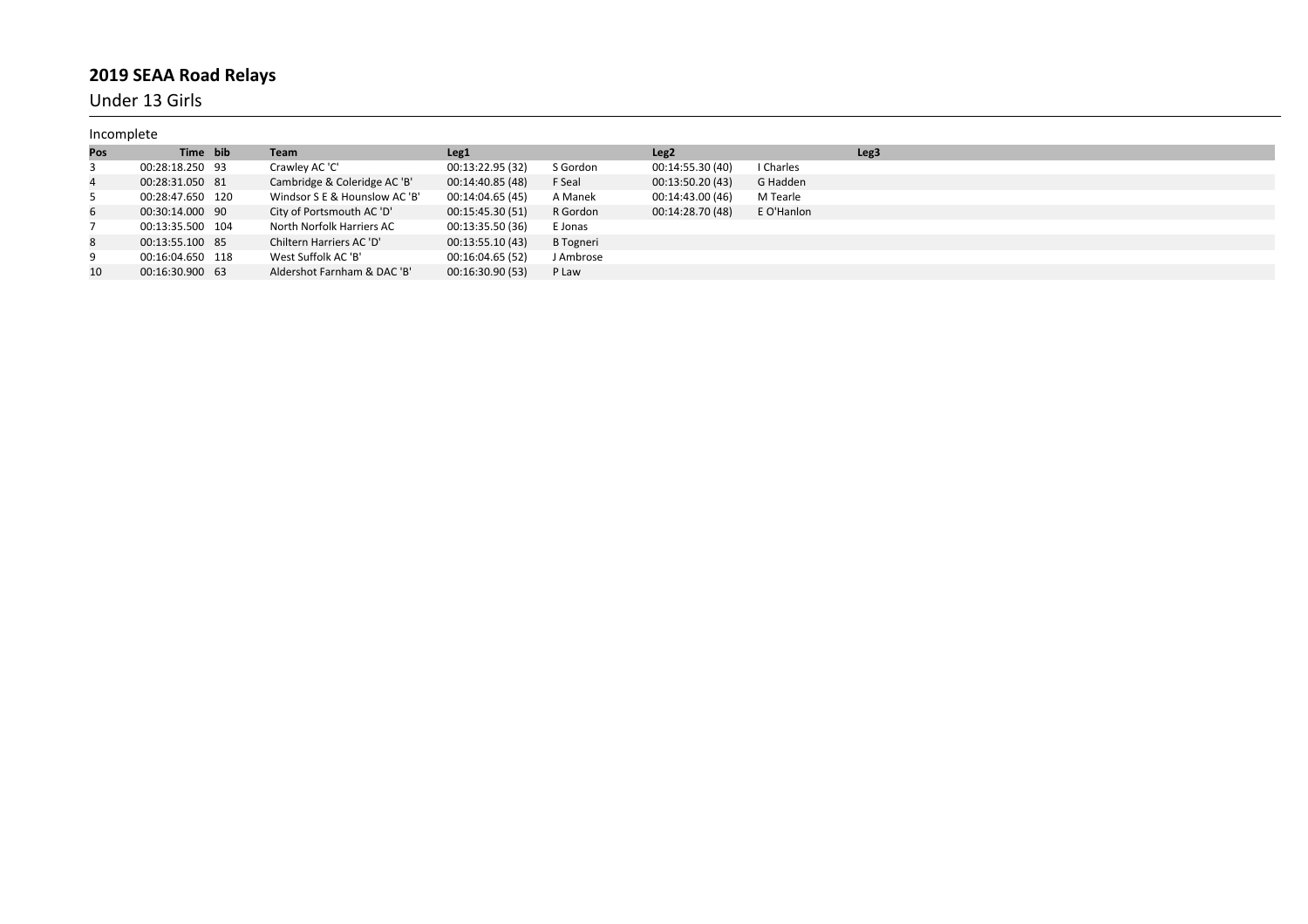Under 15 Boys

| Complete       |                  |                                                   |                  |                  |                  |                       |                                |                   |                               |                  |
|----------------|------------------|---------------------------------------------------|------------------|------------------|------------------|-----------------------|--------------------------------|-------------------|-------------------------------|------------------|
| Pos            | Time bib         | Team                                              | Leg1             |                  | Leg <sub>2</sub> |                       | Leg3                           |                   | Leg <sub>4</sub>              |                  |
| $\mathbf{1}$   | 00:41:37.600 149 | Bracknell AC 'A'                                  | 00:10:14.25(3)   | S Marney         | 00:10:24.30 (1)  | J Winship             | 00:10:29.95(1)                 | H Prescott        | 00:10:29.10(1)                | E Enser          |
| $\overline{2}$ | 00:42:01.250 180 | South London Harriers 'A                          | 00:10:17.15(5)   | C Norman         | 00:10:54.00 (5)  | <b>B</b> Morrell      | 00:10:38.50(4)                 | M Pickering       | 00:10:11.60(2)                | C Chilton        |
| 3              | 00:42:06.900 154 | Cambridge & Coleridge AC 'A'                      | 00:10:30.95 (12) | I Morris         | 00:10:33.05 (2)  | G Parmenter           | 00:10:37.70 (2)                | G Keen            | 00:10:25.20(3)                | I Rothwell       |
| $\overline{a}$ | 00:42:22.050 188 | Tonbridge AC 'A'                                  | 00:10:23.50 (9)  | A Ganguli        | 00:10:43.50 (3)  | T Phillips            | 00:10:39.95(3)                 | J Witz            | 00:10:35.10(4)                | E Coutts         |
| - 5            | 00:42:31.950 195 | Windsor S E & Hounslow AC 'A'                     | 00:10:29.60 (11) | L Birdseye       | 00:10:48.35 (6)  | S Johnston            | 00:11:02.55 (9)                | S Nath            | 00:10:11.45(5)                | E Scott          |
| 6              | 00:43:00.350 165 | Crawley AC 'A'                                    | 00:10:18.45(7)   | L Newton         | 00:10:49.35 (4)  | L Best                | 00:11:03.00(5)                 | M Waterworth      | 00:10:49.55(6)                | N Hollan-Ellidge |
| $\overline{7}$ | 00:43:19.750 157 | Chiltern Harriers AC 'A'                          | 00:10:38.20 (16) | O Denson         | 00:11:00.10 (11) | T Askey               | 00:10:32.50(6)                 | T Redmond         | 00:11:08.95 (7)               | A Stoneham       |
| 8              | 00:43:27.850 150 | Bracknell AC 'B'                                  | 00:10:22.90 (8)  | A Dias           | 00:11:02.10 (9)  | C Borgnis             | 00:10:53.25 (8)                | J Alexander       | 00:11:09.60 (8)               | H Daniel         |
| 9              | 00:43:29.600 182 | 182                                               | 00:10:09.75 (2)  | Runner 182A      | 00:11:12.80(7)   | Runner 182B           | 00:10:55.25 (7)                | Runner 182C       | 00:11:11.80 (9)               | Runner 182D      |
| 10             | 00:43:42.500 172 | Huntingdonshire AC                                | 00:10:17.75(6)   | H Croft          | 00:11:06.60 (8)  | D Pauley              | 00:11:21.70(11)                | C Burke           | 00:10:56.45 (10) J Preston    |                  |
| 11             | 00:43:44.450 189 | Tonbridge AC 'B'                                  | 00:11:27.80 (31) | A Currie         | 00:10:17.25 (12) | J Prendergast         | 00:10:57.40 (10)               | H Crush           | 00:11:02.00 (11)              | J MacDonald      |
| 12             | 00:44:10.350 169 | Herne Hill Harriers 'A'                           | 00:10:16.15(4)   | J Taylor         | 00:11:49.15 (16) | R Bebbington          | 00:11:23.45 (15) H Kande       |                   | 00:10:41.60 (12) Z Crowther   |                  |
| 13             | 00:44:16.200 176 | Reading AC 'A'                                    | 00:10:56.35 (18) | O Craggs         | 00:11:43.70 (22) | E Lewis               | 00:10:30.65 (13) C Parker      |                   | 00:11:05.50 (13) O Snoxall    |                  |
| 14             | 00:44:16.550 142 | Basingstoke & Mid Hants AC 'A'                    | 00:10:56.85 (19) | <b>B</b> White   | 00:11:01.40 (15) | N Lane                | 00:11:07.90 (12) O Marshall    |                   | 00:11:10.40 (14) L Ruffle     |                  |
| 15             | 00:44:17.950 155 | Cambridge & Coleridge AC 'B'                      | 00:10:33.20 (14) | G Green          | 00:11:13.50 (14) | L McGrath             | 00:11:40.20 (14) A Blake       |                   | 00:10:51.05 (15) L Buchallet  |                  |
| 16             | 00:44:41.100 138 | Aldershot Farnham & DAC 'A'                       | 00:11:46.40 (39) | O Pickup         | 00:11:28.25 (33) | J Hayward             | 00:10:30.10 (20) D Shattock    |                   | 00:10:56.35 (16) R Morrell    |                  |
| 17             | 00:44:59.950 190 | Tonbridge AC 'C'                                  | 00:11:31.75 (33) | J Brislane       | 00:11:02.10 (20) | A Jeddo               | 00:11:04.85 (19) G Hopkins     |                   | 00:11:21.25 (17) T Claridge   |                  |
| 18             | 00:45:02.400 159 | City of Norwich AC 'A'                            | 00:10:32.15 (13) | J Kandola        | 00:11:13.95(13)  | T Nelson              | 00:11:48.85 (18)               | T Cugnoni         | 00:11:27.45 (18) T Bongaerts  |                  |
| 19             | 00:45:26.600 198 | <b>Woking AC</b>                                  | 00:11:08.55 (23) | L Lafreniere     | 00:11:59.10 (31) | <b>B</b> Golding      | 00:11:40.90 (29) E Gannon      |                   | 00:10:38.05 (19) M Sunderland |                  |
| 20             | 00:45:41.450 139 | Aldershot Farnham & DAC 'B'                       | 00:11:37.95 (36) | E Stewart        | 00:11:13.35(26)  | H Rattray             | 00:11:11.35 (22) J Feeney      |                   | 00:11:38.80 (20) L Hamblen    |                  |
| 21             | 00:45:41.600 145 | Bedford & County AC                               | 00:10:25.45 (10) | N Campion        | 00:12:03.20 (19) | E Supple              | 00:11:05.40 (17) C Brodie      |                   | 00:12:07.55 (21) E Cairns     |                  |
| 22             | 00:45:47.550 152 | Brighton & Hove AC                                | 00:11:04.65 (22) | H Yelling        | 00:11:21.00 (18) | A Mewhew              | 00:11:31.10 (21) W Matthews    |                   | 00:11:50.80 (22) S Southgate  |                  |
| 23             | 00:45:50.300 184 | <b>St Albans Striders</b>                         | 00:10:57.80 (20) | O Loveday        | 00:12:06.50 (30) | C Cherry              | 00:11:55.40 (32) O Seneviratne |                   | 00:10:50.60 (23)              | A McDonald       |
| 24             | 00:45:50.900 194 | Winchester & District AC                          | 00:11:31.00 (32) | H Harvey         | 00:11:24.40 (27) | <b>B</b> Chesterfield | 00:11:12.10 (23) S Evans       |                   | 00:11:43.40 (24) T Briggs     |                  |
| 25             | 00:45:50.900 146 | Blackheath & Bromley Harriers 'A'00:11:18.15 (27) |                  | A Starvis        | 00:11:42.90 (29) | G Shaw                | 00:11:16.45 (24) A Tutt        |                   | 00:11:33.40 (25) T Marston    |                  |
| 26             | 00:46:08.900 192 | <b>Wells City Harriers</b>                        | 00:11:10.05 (24) | J Harvey         | 00:12:14.70 (35) | H Williams            | 00:11:37.40 (33)               | <b>B</b> Glover   | 00:11:06.75 (26)              | T Hummel         |
| 27             | 00:46:11.000 161 | City of Portsmouth AC 'A'                         | 00:11:12.65 (25) | S Colbourne      | 00:11:02.10 (17) | J Bennett             | 00:12:09.30 (25) J Godley      |                   | 00:11:46.95 (27) B Whitlock   |                  |
| 28             | 00:46:17.850 156 | Cambridge & Coleridge AC 'C                       | 00:11:49.30 (41) | J Borrett        | 00:11:01.35 (25) | D Zailer-Fletcher     | 00:11:36.15 (26)               | G Rogers          | 00:11:51.05 (28) J Vail       |                  |
| 29             | 00:46:20.750 196 | Windsor S E & Hounslow AC 'B'                     | 00:11:03.85 (21) | J Abass          | 00:11:30.75 (21) | G Thomas              | 00:10:54.75 (16)               | A Bishop          | 00:12:51.40 (29) S Austin     |                  |
| 30             | 00:46:36.900 174 | Kingston AC & Poly Harriers                       | 00:10:03.35(1)   | S Nesbitt        | 00:11:26.30 (10) | O Palmer              | 00:13:26.20 (30)               | <b>B</b> Reynolds | 00:11:41.05 (30)              | C Foley          |
| 31             | 00:47:05.550 162 | City of Portsmouth AC 'B'                         | 00:11:26.25 (30) | E Purser         | 00:11:32.90 (28) | <b>B</b> Gibbard      | 00:11:33.30 (28) A Smart       |                   | 00:12:33.10 (31) R Hawkins    |                  |
| 32             | 00:47:30.150 167 | <b>Croydon Harriers</b>                           | 00:11:48.55 (40) | S Mowa           | 00:11:44.70 (36) | C Nkamuo              | 00:11:51.65 (35)               | D Aikman          | 00:12:05.25 (32)              | C Carl Nkamuo    |
| 33             | 00:47:33.600 173 | Kent AC                                           | 00:11:18.45 (29) | <b>G</b> Barnett | 00:12:16.55 (37) | <b>B</b> Parker       | 00:12:08.45 (36)               | D Henley          | 00:11:50.15 (33) T Gaymes     |                  |
| 34             | 00:48:25.450 191 | Tonbridge AC 'D'                                  | 00:12:16.00(48)  | S Breed          | 00:12:06.40 (42) | D Barclay             | 00:11:56.95 (37)               | E Lindsay         | 00:12:06.10 (34)              | G Thomas         |
| 35             | 00:48:55.100 175 | North Norfolk Harriers AC                         | 00:10:41.90 (17) | H Jonas          | 00:11:58.45 (23) | I O'Malley            | 00:12:18.75 (31) N Hutchings   |                   | 00:13:56.00 (35) A Barker     |                  |
| 36             | 00:49:43.800 166 | Crawley AC 'B'                                    | 00:11:14.15 (26) | T Fox            | 00:14:01.60 (47) | J Tilford-Carey       | 00:12:15.45 (42) T Harris      |                   | 00:12:12.60 (36)              | C Cullinane      |
| 37             | 00:49:46.600 168 | Epsom & Ewell Harriers                            | 00:11:18.25 (28) | J Barker         | 00:12:00.90 (34) | J Valkenburg          | 00:13:41.10 (40) C Houston     |                   | 00:12:46.35 (37) J Birbeck    |                  |
| 38             | 00:49:49.000 170 | Herne Hill Harriers 'B'                           | 00:12:01.60 (45) | D Lister         | 00:12:14.75 (40) | E Cowell-New          | 00:12:07.35 (38) A Spaul       |                   | 00:13:25.30 (38) S Mahoney    |                  |
| 39             | 00:51:15.950 177 | Reading AC 'B'                                    | 00:11:45.65 (38) | A Marshall       | 00:12:34.80 (41) | A Tivey               | 00:14:02.95 (44) B West        |                   | 00:12:52.55 (39) N Haldane    |                  |
| 40             | 00:53:08.500 163 | City of Portsmouth AC 'C'                         | 00:11:36.90 (34) | A Young          | 00:13:21.45 (45) | S Foord               | 00:14:35.80 (45) E Cole        |                   | 00:13:34.35 (40) R Staves     |                  |
| 41             | 00:54:54.150 181 | South London Harriers 'B'                         | 00:13:07.80 (52) | S Osmond         | 00:14:23.90 (51) | H Ogden               | 00:13:15.65 (47) D Kingaby     |                   | 00:14:06.80 (41)   Cotton     |                  |

| Pos            | Time bib         | Team                                                        | Leg1                                                         |            | Leg <sub>2</sub>             |           | Leg <sub>3</sub>             | Leg4 |  |  |  |
|----------------|------------------|-------------------------------------------------------------|--------------------------------------------------------------|------------|------------------------------|-----------|------------------------------|------|--|--|--|
|                | 00:34:32.100 143 | Basingstoke & Mid Hants AC 'B' 00:11:37.35 (35)             |                                                              | J Hedderly | 00:11:09.50 (24)             | G Stevens | 00:11:45.25 (27) S Kemp      |      |  |  |  |
| 2              | 00:35:22.950 171 | 171                                                         | 00:10:37.00 (15) Runner 171A                                 |            | 00:12:31.65 (32) Runner 171B |           | 00:12:14.30 (34) Runner 171C |      |  |  |  |
| 3              | 00:36:33.000 186 | Sutton & District AC                                        | 00:12:06.45 (47) A Nagarajan                                 |            | 00:12:37.95 (44) G Lewis     |           | 00:11:48.60 (39) M Naylor    |      |  |  |  |
| $\overline{4}$ | 00:37:18.950 197 | Windsor S E & Hounslow AC 'C' 00:12:20.40 (49) F Canning    |                                                              |            | 00:13:27.05 (49) M Baga      |           | 00:11:31.50 (41) O Lewis     |      |  |  |  |
|                | 00:37:56.700 140 | Aldershot Farnham & DAC 'C'                                 | 00:11:52.65 (42) B Bruce-Gonzalez 00:12:34.25 (43) A Packett |            |                              |           | 00:13:29.80 (43) J Davies    |      |  |  |  |
| 6              | 00:39:41.550 178 | Reading AC 'C'                                              | 00:11:45.35 (37) G Urwin-Mann                                |            | 00:13:51.10 (48) G Jones     |           | 00:14:05.10 (46) E McCarthy  |      |  |  |  |
|                | 00:23:54.400 158 | Chiltern Harriers AC 'B'                                    | 00:12:03.95 (46) S Bennetts                                  |            | 00:11:50.45 (38) L Gawne     |           |                              |      |  |  |  |
| 8              | 00:24:03.900 151 | Bracknell AC 'C'                                            | 00:12:26.35 (50) O Barratt                                   |            | 00:11:37.55 (39) C Law       |           |                              |      |  |  |  |
| 9              | 00:25:00.450 141 | Barnet & District AC                                        | 00:13:01.75 (51) N Clarke                                    |            | 00:11:58.70 (46) C Sydenham  |           |                              |      |  |  |  |
| 10             | 00:26:11.450 183 | 183                                                         | 00:12:01.60 (44) Runner 183A                                 |            | 00:14:09.85 (50) Runner 183B |           |                              |      |  |  |  |
| 11             | 00:11:53.650 187 | <b>Thames Valley Harriers</b>                               | 00:11:53.65 (43) M Rock                                      |            |                              |           |                              |      |  |  |  |
| 12             | 00:13:20.050 147 | Blackheath & Bromley Harriers 'B'00:13:20.05 (53) N Brunner |                                                              |            |                              |           |                              |      |  |  |  |
| 13             | 00:16:21.850 164 | City of Portsmouth AC 'D'                                   | 00:16:21.85 (54) L Howard                                    |            |                              |           |                              |      |  |  |  |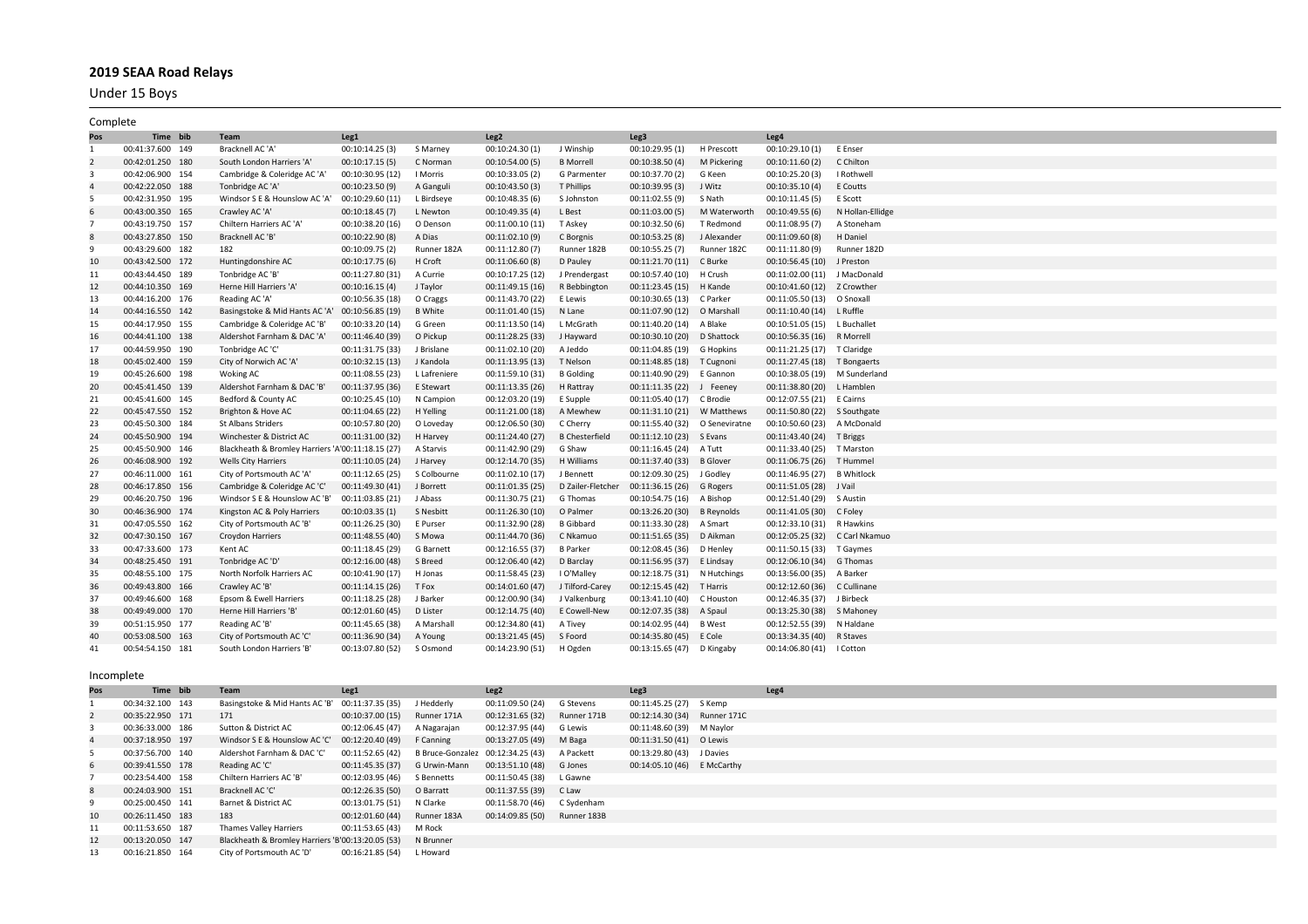Under 15 Girls

| Complete       |                  |                                   |                  |             |                  |                  |                  |               |
|----------------|------------------|-----------------------------------|------------------|-------------|------------------|------------------|------------------|---------------|
| Pos            | Time bib         | Team                              | Leg1             |             | Leg <sub>2</sub> |                  | Leg3             |               |
| $\mathbf{1}$   | 00:34:47.600 275 | Windsor S E & Hounslow AC 'A'     | 00:12:05.10 (13) | J Hatch     | 00:11:27.15 (2)  | R Clutterbuck    | 00:11:15.35(1)   | C Dewar       |
| $\overline{2}$ | 00:34:59.100 264 | St Albans Striders 'A'            | 00:11:51.50 (7)  | L Tse       | 00:11:59.55(5)   | S McGrath        | 00:11:08.05 (2)  | A Jubb        |
| 3              | 00:35:04.550 232 | Chiltern Harriers AC 'A'          | 00:11:48.05(6)   | H Henderson | 00:11:37.85 (1)  | M Hughes         | 00:11:38.65(3)   | A Henderson   |
| 4              | 00:35:33.250 276 | Windsor S E & Hounslow AC 'B      | 00:11:28.75(2)   | D Baga      | 00:12:33.85(6)   | K Webb           | 00:11:30.65(4)   | N Camp        |
| 5              | 00:35:42.250 260 | Reading AC 'A'                    | 00:11:32.40 (4)  | E Botha     | 00:12:07.45 (3)  | E Newman         | 00:12:02.40 (5)  | H Haldane     |
| 6              | 00:35:54.750 248 | Guildford & Godalming AC 'A'      | 00:12:03.05 (12) | C Kirby     | 00:12:06.30 (7)  | K Sakaria        | 00:11:45.40 (6)  | J Bowen       |
| 7              | 00:35:55.550 250 | Hercules Wimbledon AC 'A'         | 00:11:31.05 (3)  | L Weisz     | 00:12:15.20(4)   | M Doyle          | 00:12:09.30 (7)  | M Thorpe      |
| 8              | 00:36:13.650 272 | <b>Wells City Harriers</b>        | 00:12:01.50 (11) | D Dryden    | 00:12:28.80 (12) | M O'Dea          | 00:11:43.35 (8)  | H Blundy      |
| 9              | 00:36:28.550 234 | City of Norwich AC 'A'            | 00:12:15.15 (19) | A Daniels   | 00:12:29.00 (18) | M Symonds        | 00:11:44.40 (9)  | T Crane       |
| 10             | 00:36:39.100 277 | Windsor S E & Hounslow AC 'C'     | 00:12:13.45 (18) | F Ruffles   | 00:12:13.05 (10) | T Hibbins        | 00:12:12.60 (10) | F Wilcox      |
| 11             | 00:36:39.400 254 | Herne Hill Harriers 'A'           | 00:11:57.85 (8)  | S Thomas    | 00:12:33.90 (13) | H Hunter         | 00:12:07.65 (11) | P Bowen       |
| 12             | 00:36:58.550 235 | City of Norwich AC 'B'            | 00:12:19.70 (23) | M Kelly     | 00:11:54.15(8)   | M Bacon          | 00:12:44.70 (12) | M Manning     |
| 13             | 00:37:03.350 213 | Aldershot Farnham & DAC 'A'       | 00:11:58.85 (10) | A Mead      | 00:12:35.60 (14) | J Hayward        | 00:12:28.90 (13) | R Kelly       |
| 14             | 00:37:05.800 244 | Epsom & Ewell Harriers 'A'        | 00:12:13.40 (17) | S Osborn    | 00:12:21.90 (15) | <b>B</b> Taylor  | 00:12:30.50 (14) | S Lomas       |
| 15             | 00:37:10.100 221 | Blackheath & Bromley Harriers 'A' | 00:12:32.85 (30) | A Sibley    | 00:12:41.35 (24) | C Kelly-Gordon   | 00:11:55.90 (15) | H Clark       |
| 16             | 00:37:17.750 241 | Crawley AC 'A'                    | 00:13:37.90 (57) | A Harvey    | 00:12:10.30 (34) | A Cox            | 00:11:29.55 (16) | L Wormley     |
| 17             | 00:37:22.450 229 | Cambridge & Coleridge AC 'A'      | 00:12:08.75 (15) | E Talbot    | 00:12:05.20 (9)  | E Loosley        | 00:13:08.50 (17) | R West        |
| 18             | 00:37:29.150 217 | Basingstoke & Mid Hants AC 'A'    | 00:12:21.50 (25) | I Law       | 00:12:13.95 (16) | S Richardson     | 00:12:53.70 (18) | P Morris      |
| 19             | 00:37:30.850 227 | Brighton & Hove AC 'A'            | 00:12:19.05 (22) | E Yelling   | 00:12:21.75 (17) | R Wilson         | 00:12:50.05 (19) | M Barrett     |
| 20             | 00:37:35.400 245 | Epsom & Ewell Harriers 'B'        | 00:12:23.10 (27) | I Brown     | 00:12:38.60 (22) | A Bloomfield     | 00:12:33.70 (20) | G Ceccherini  |
| 21             | 00:37:45.100 258 | North Norfolk Harriers AC 'A'     | 00:11:26.65(1)   | H Reynolds  | 00:13:02.05 (11) | A McCallum       | 00:13:16.40 (21) | M Shawyer     |
| 22             | 00:37:46.550 270 | Tonbridge AC 'A'                  | 00:11:33.05(5)   | S Slack     | 00:13:26.65 (21) | A Hales          | 00:12:46.85 (22) | E McIntyre    |
| 23             | 00:37:56.750 214 | Aldershot Farnham & DAC 'B'       | 00:12:17.75 (20) | C Wigley    | 00:12:45.60 (23) | S Harris         | 00:12:53.40 (23) | L Roberts     |
| 24             | 00:38:08.750 237 | City of Portsmouth AC 'A'         | 00:13:08.00 (48) | S Newsom    | 00:12:22.20 (27) | O East           | 00:12:38.55 (24) | E Dunkley     |
| 25             | 00:38:12.850 219 | Bedford & County AC 'A'           | 00:12:33.10 (31) | N Simmons   | 00:12:25.35 (20) | M Webb           | 00:13:14.40 (25) | S Leslie      |
| 26             | 00:38:20.650 261 | Reading AC 'B'                    | 00:12:28.85 (29) | E Elson     | 00:13:01.75 (28) | T Painting       | 00:12:50.05 (26) | K Barnes      |
| 27             | 00:38:28.550 225 | Bracknell AC 'A'                  | 00:12:40.60 (37) | A Sinclair  | 00:13:21.30 (37) | H Pennington     | 00:12:26.65 (27) | M Dave        |
| 28             | 00:38:29.300 233 | Chiltern Harriers AC 'B'          | 00:12:43.75 (39) | H Ashby     | 00:12:47.20 (29) | E Shield         | 00:12:58.35 (28) | C Docwra      |
| 29             | 00:38:34.750 231 | Cambridge & Coleridge AC 'C'      | 00:12:46.05 (40) | I Mansley   | 00:12:53.70 (30) | I Dunlop         | 00:12:55.00 (29) | K Hilling     |
| 30             | 00:38:50.050 236 | City of Norwich AC 'C'            | 00:12:50.40 (42) | E Phillips  | 00:12:51.05 (31) | E Abbot          | 00:13:08.60 (30) | I Williams    |
| 31             | 00:38:53.400 249 | Guildford & Godalming AC 'B'      | 00:12:07.00 (14) | P Martin    | 00:13:46.30 (35) | L O'Mahoney      | 00:13:00.10 (31) | J Mandeville  |
| 32             | 00:38:56.400 278 | Windsor S E & Hounslow AC 'D'     | 00:13:07.25 (46) | H Woolley   | 00:13:10.40 (41) | C Manning        | 00:12:38.75 (32) | K Manek       |
| 33             | 00:38:58.550 269 | Thames Valley Harriers 'B'        | 00:12:42.70 (38) | O Sparks    | 00:13:01.70 (32) | A Robertson      | 00:13:14.15 (33) | Z Gordon      |
| 34             | 00:39:07.650 223 | Blackheath & Bromley Harriers 'C' | 00:12:35.35 (35) | C Gould     | 00:12:52.40 (26) | S Maher          | 00:13:39.90 (34) | E De Backer   |
| 35             | 00:39:10.200 268 | Thames Valley Harriers 'A'        | 00:12:27.10 (28) | J Parsons   | 00:13:44.80 (39) | C Edge           | 00:12:58.30 (35) | S Mueller     |
| 36             | 00:39:17.750 228 | Camberley & District AC           | 00:12:54.85 (44) | N Griffiths | 00:13:19.25 (40) | L Duckworth      | 00:13:03.65 (36) | A Smith       |
| 37             | 00:39:19.450 266 | St Mary's Richmond AC 'A'         | 00:12:34.40 (34) | L O'Neill   | 00:13:12.55 (33) | C Dawson         | 00:13:32.50 (37) | T Black       |
| 38             | 00:39:21.150 222 | Blackheath & Bromley Harriers 'B' | 00:12:34.30 (33) | I Louth     | 00:13:48.10 (42) | A Middleton      | 00:12:58.75 (38) | O Wauters     |
| 39             | 00:39:45.900 238 | City of Portsmouth AC 'B'         | 00:12:56.25 (45) | D Wilkinson | 00:13:07.70 (38) | <b>B</b> Digby   | 00:13:41.95 (39) | H Locke       |
| 40             | 00:39:50.400 242 | Crawley AC 'B'                    | 00:12:11.95 (16) | T Sullivan  | 00:13:06.40 (25) | K Oldfield       | 00:14:32.05 (40) | L Hill        |
| 41             | 00:39:53.700 294 | 294                               | 00:13:08.65 (49) | Runner 294A | 00:13:29.10 (47) | Runner 294B      | 00:13:15.95 (41) | Runner 294C   |
| 42             | 00:40:06.050 251 | Hercules Wimbledon AC 'B'         | 00:12:18.30 (21) | E Davies    | 00:14:14.65 (45) | <b>B</b> O'Leary | 00:13:33.10 (42) | A Montgomerie |
| 43             | 00:40:20.100 262 | South London Harriers             | 00:12:33.40 (32) | S Lorke     | 00:14:08.45 (48) | R Collins        | 00:13:38.25 (43) | T Welsh       |
| 44             | 00:40:20.600 230 | Cambridge & Coleridge AC 'B'      | 00:13:41.55 (58) | D Fraser    | 00:13:14.10 (51) | E Alderton       | 00:13:24.95 (44) | J Leggate     |
| 45             | 00:40:23.850 288 | 288                               | 00:13:07.70 (47) | Runner 288A | 00:13:27.35 (46) | Runner 288B      | 00:13:48.80 (45) | Runner 288C   |
| 46             | 00:40:48.000 281 | Wycombe Phoenix Harriers & AC     | 00:11:57.85(9)   | O Brown     | 00:14:03.00 (36) | S Walling        | 00:14:47.15 (46) | E Caddell     |
| 47             | 00:40:53.400 216 | Barnet & District AC              | 00:12:40.30 (36) | G Finney    | 00:13:46.85 (44) | E McCluskey      | 00:14:26.25 (47) | E Lord        |
| 48             | 00:41:25.400 247 | Epsom & Ewell Harriers 'D'        | 00:13:46.55 (61) | P Dunbar    | 00:14:34.00 (61) | L Smith          | 00:13:04.85 (48) | C Royle       |
| 49             | 00:41:43.550 252 | Hercules Wimbledon AC 'C'         | 00:13:26.80 (53) | A Barker    | 00:13:55.85 (53) | C Lam            | 00:14:20.90 (49) | C O'Brien     |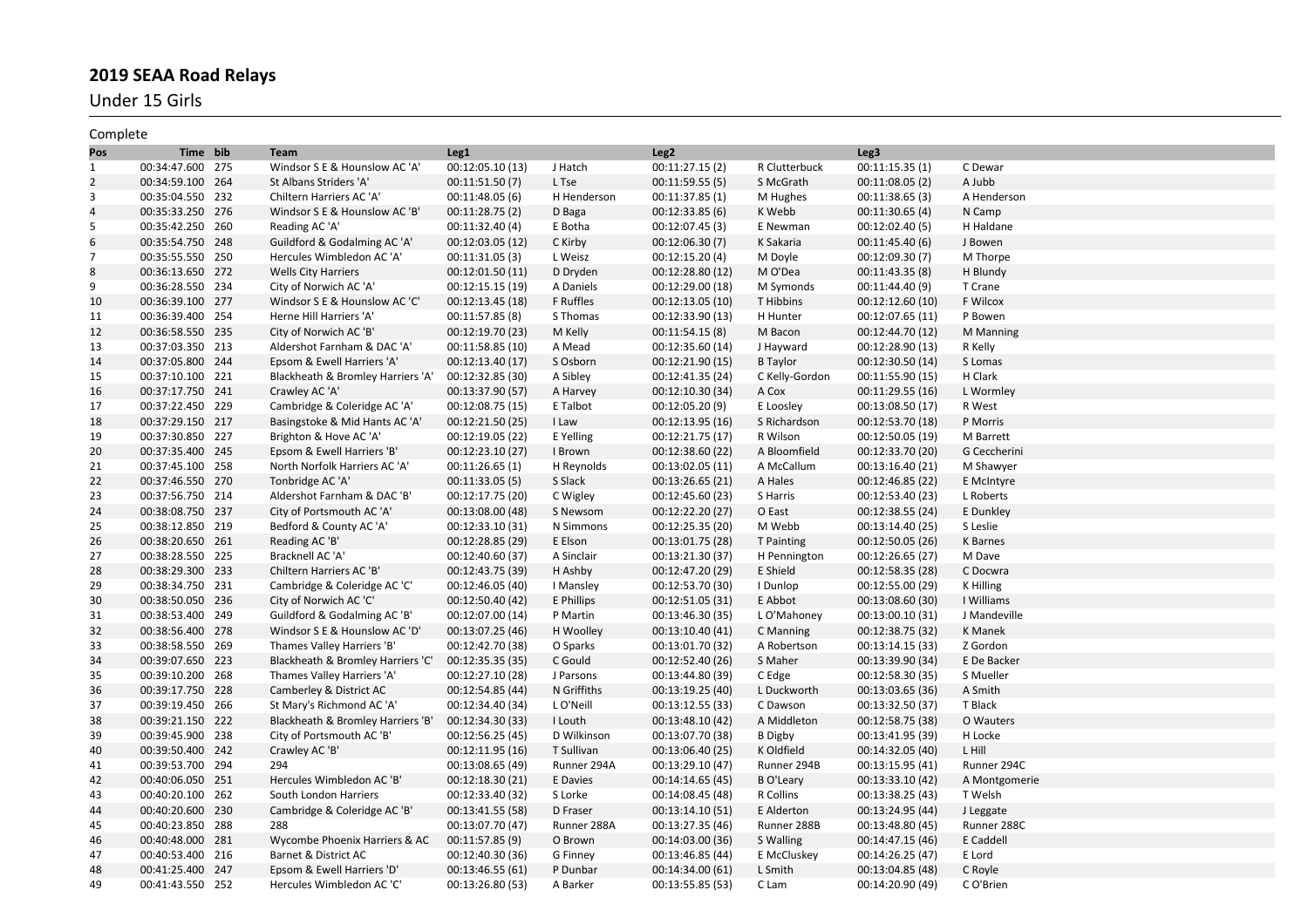Under 15 Girls

| Complete |                  |                                   |                  |             |                  |                   |                  |               |
|----------|------------------|-----------------------------------|------------------|-------------|------------------|-------------------|------------------|---------------|
| Pos      | Time bib         | Team                              | Leg <sub>1</sub> |             | Leg <sub>2</sub> |                   | Leg <sub>3</sub> |               |
| 50       | 00:41:52.650 224 | Blackheath & Bromley Harriers 'D' | 00:13:36.75 (56) | L Whyte     | 00:14:00.00 (56) | A Willars         | 00:14:15.90 (50) | O Magee-Brown |
| 51       | 00:41:57.150 256 | Huntingdonshire AC                | 00:14:19.55 (67) | C Davis     | 00:14:05.30 (62) | M Jones           | 00:13:32.30 (51) | C Burke       |
| 52       | 00:42:02.050 218 | Basingstoke & Mid Hants AC 'B'    | 00:13:31.50 (55) | J O'Neill   | 00:14:24.60 (59) | M Hope            | 00:14:05.95 (52) | O Galloway    |
| 53       | 00:42:06.800 271 | Tonbridge AC 'B'                  | 00:13:15.80 (51) | E Ayden     | 00:13:29.15 (49) | A Holdstock       | 00:15:21.85 (53) | T Dahdi       |
| 54       | 00:42:32.000 295 | 295                               | 00:13:44.90 (59) | Runner 295A | 00:14:30.25 (60) | Runner 295B       | 00:14:16.85 (54) | Runner 295C   |
| 55       | 00:43:00.450 246 | Epsom & Ewell Harriers 'C'        | 00:12:22.90 (26) | G Fordham   | 00:14:01.60 (43) | A Stafford        | 00:16:35.95 (55) | Z Double      |
| 56       | 00:43:09.500 243 | <b>Croydon Harriers</b>           | 00:13:21.95 (52) | J Duggan    | 00:15:16.20 (63) | J Sethna-McIntosh | 00:14:31.35 (56) | H Perks       |
| 57       | 00:43:25.700 255 | Herne Hill Harriers 'B'           | 00:14:06.55 (65) | A Bailey    | 00:13:29.50 (55) | J Anson           | 00:15:49.65 (57) | S McDowell    |
| 58       | 00:43:28.500 267 | St Mary's Richmond AC 'B'         | 00:13:46.45 (60) | M Deakin    | 00:14:05.90 (58) | I Hale            | 00:15:36.15 (58) | L Patel       |

| Pos            | Time bib         | Team                          | Leg <sub>1</sub> |               | Leg <sub>2</sub> |            | Leg3 |
|----------------|------------------|-------------------------------|------------------|---------------|------------------|------------|------|
|                | 00:24:45.100 265 | St Albans Striders 'B'        | 00:12:48.30 (41) | A Hedge       | 00:11:56.80 (19) | H Barker   |      |
| $\overline{2}$ | 00:26:50.950 215 | Aldershot Farnham & DAC 'C'   | 00:12:51.55 (43) | E Wigley      | 00:13:59.40 (50) | M Newell   |      |
| 3              | 00:27:19.900 220 | Bedford & County AC 'B'       | 00:14:02.50 (64) | V Abbott      | 00:13:17.40 (52) | I Williams |      |
| 4              | 00:27:35.850 257 | Kingston AC & Poly Harriers   | 00:12:20.60 (24) | E Priest      | 00:15:15.25 (54) | C Harvey   |      |
| 5              | 00:27:43.050 259 | North Norfolk Harriers AC 'B' | 00:14:10.35(66)  | S McKee       | 00:13:32.70 (57) | M Philo    |      |
| 6              | 00:32:19.150 253 | Hercules Wimbledon AC 'D'     | 00:13:30.60 (54) | D Head        | 00:18:48.55(64)  | S Streater |      |
|                | 00:13:15.150 273 | West Suffolk AC 'A'           | 00:13:15.15 (50) | E Marshall    |                  |            |      |
| 8              | 00:13:47.100 279 | Windsor S E & Hounslow AC 'E' | 00:13:47.10 (62) | N Chamberlain |                  |            |      |
| 9              | 00:13:56.550 226 | Bracknell AC 'B'              | 00:13:56.55(63)  | C Tims        |                  |            |      |
| 10             | 00:15:52.300 289 | 289                           | 00:15:52.30 (68) | Runner 289A   |                  |            |      |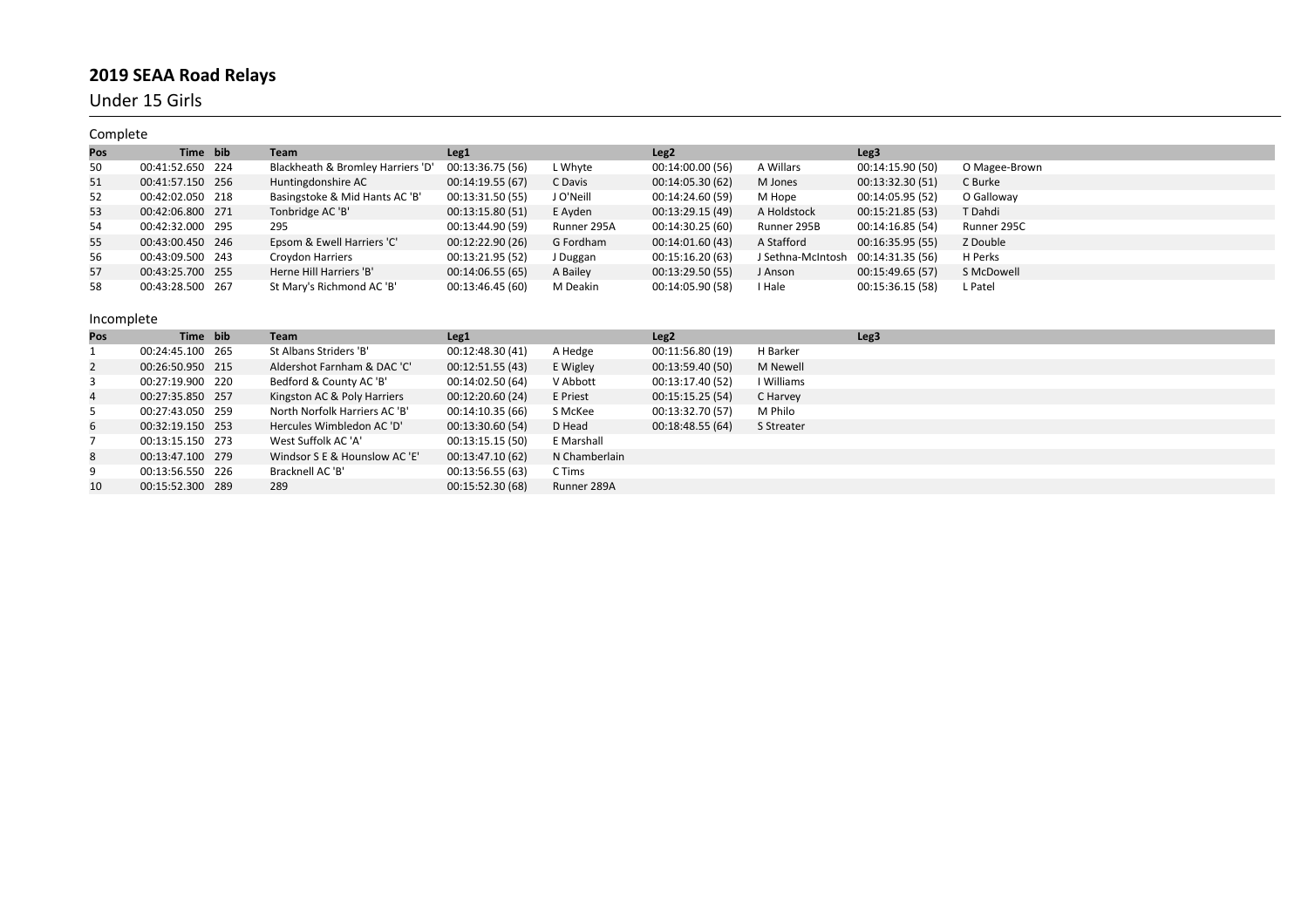Complete Under 17 Men

|                     |                                      |                      |                                      |                             |                                      | O Waite                           | 00:17:27.65 (42)                     | South London Harriers 'C'                                 | 00:17:27.650<br>337                        |                     |
|---------------------|--------------------------------------|----------------------|--------------------------------------|-----------------------------|--------------------------------------|-----------------------------------|--------------------------------------|-----------------------------------------------------------|--------------------------------------------|---------------------|
|                     |                                      |                      |                                      |                             |                                      |                                   |                                      |                                                           |                                            |                     |
|                     |                                      |                      |                                      |                             |                                      | <b>B</b> Jackson<br>D Seaton      | 00:17:06.25 (40)<br>00:16:57.95 (38) | Chiltern Harriers AC 'B'<br>Tonbridge AC 'C'              | 00:17:06.250<br>02:16:57.950<br>314<br>747 |                     |
|                     |                                      |                      |                                      | Z Blair                     | 00:17:10.05 (49)                     | <b>N Marshall</b>                 | 00:33:23.95 (53)                     | <b>Croydon Harriers</b>                                   | 00:34.000<br>318                           | 5 4 5 4 5 5 5 6 5 6 |
|                     |                                      |                      |                                      | W Cobbett                   | 00:20:07.70 (47)                     | L Elliott                         | 00:18:27.95 (47)                     | Windsor S E & Hounslow AC 'E'                             | 00:38:35.650<br>360                        |                     |
|                     |                                      |                      |                                      | A Sohal                     | 00:18:57.95 (44)                     | A Brendon                         | 00:18:34.65 (49)                     | St Mary's Richmond AC 'B'                                 | 00:37:32.600<br><b>The</b>                 |                     |
|                     |                                      |                      |                                      | <b>R Framptor</b>           | 00:18:39.60 (39)                     | A Mumford                         | 00:16:22.40 (29)                     | Aldershot Famham & DAC'C'                                 | 00:35:02.000<br>298                        |                     |
|                     |                                      |                      |                                      | A Cresswell                 | 00:18:54.10 (38)                     | J Howard                          | 00:16:00.55 (24)                     | City of Portsmouth AC                                     | 05:34:54.650<br>316                        |                     |
|                     |                                      |                      |                                      | G McLaren                   | 00:16:52.95 (32)                     | E Seal                            | 00:16:47.30 (36)                     | Cambridge & Coleridge AC 'C'                              | 00:33:40.250<br>312                        |                     |
|                     |                                      |                      |                                      | J Green                     | 00:17:38.45 (31)                     | <b>H Smith</b>                    | 00:15:59.85 (23)                     | Epsom & Ewell Harriers                                    | 00:33:38.300<br>321                        |                     |
|                     |                                      | H Taylor             | 03:34:56.70 (42)                     | D Scally                    | 00:15:31.50 (22)                     | S Roberts                         | 00:16:59.30 (39)                     | Winchester & District AC                                  | 04:07:27.500<br>6te                        | G                   |
|                     |                                      | H Lewis              | (14) 52.57.55 (41)                   | A Mamallan                  | 00:20:35.30 (48)                     | K Nagarajan                       | 15)06'77'67:00                       | Sutton & District AC'B'                                   | 06:59:47.750<br>ε₩                         |                     |
|                     |                                      | <b>B McCabe</b>      | 00:18:06.10(39)                      | Mileham                     | 00:19:33.95 (45)                     | S Kral-Waters                     | 00:18:27.55 (46)                     | Reading AC'B'                                             | 00:56:07.600<br>332                        |                     |
|                     |                                      | J Wilson             | 00:18:11.55 (37)                     | M Hanford                   | 00:17:31.15 (42)                     | J Hutchings                       | 00:18:14.15 (45)                     | Bedford & County AC'B'                                    | 02:53:56.850<br>202                        | G                   |
|                     |                                      | S O'Loughnane        | 00:18:19.60 (36)                     | <b>O Smith</b>              | 00:18:36.30 (41)                     | R Sutton                          | 00:16:53.65 (37)                     | Basingstoke & Mid Hants AC B'                             | 05:53:49.550<br>ö                          |                     |
|                     |                                      | S Ogier              | 00:18:35.95 (35)                     | A Tanner                    | 00:17:10.10 (37)                     | C Donnet                          | 00:17:31.00 (43)                     | St Albans Striders 'B'                                    | 06:53:17.050<br>339                        |                     |
|                     |                                      | N Hackley            | 00:16:58.20 (23)                     | I Bloodworth                | 00:17:07.45 (21)                     | M Mcgarvie                        | 00:15:16.95 (11)                     | Hillingdon AC 'B'                                         | 00:49:22.600<br>325                        |                     |
|                     |                                      | S Czapka             | 00:15:38.10 (21)                     | V Bender                    | 00:17:09.55 (29                      | M West                            |                                      | Ealing Southall & Middlesex AC '/00:16:25.40 (31          | 00:49:13.050<br><b>319</b>                 |                     |
|                     |                                      | R Rivero-Stevenet    | 00:15:38.80(4)                       | T Cheshire                  | 00:15:29.00(4)                       | S Martin                          | 00:15:14.10(8)                       | Guildford & Godalming AC                                  | 00:46:21.900<br>322                        |                     |
|                     |                                      |                      | Leg3                                 |                             |                                      |                                   | Leg1                                 | Team                                                      | Time<br>g                                  | Pos                 |
|                     |                                      |                      |                                      |                             |                                      |                                   |                                      |                                                           |                                            | ncomplete           |
| A Philips           | 00:18:08.00 (33)                     | N Mitchell           | 00:19:02.00(40)                      | A Mitchell                  | 00:18:39.60 (46)                     | L Kempton                         |                                      | Wycombe Phoenix Harriers & AC00:19:23.85 (52)             | 01:15:13.450<br>351                        |                     |
| S Camenzuli         | 00:16:58.05 (32)                     | K Chatterjee         | 00:17:46.25 (38)                     | <b>D</b> Sweet              | 00:18:10.55 (43)                     | J Osario                          | 00:18:29.50 (48)                     | Herne Hill Harriers                                       | 01:11:24.350                               | 32                  |
| C Baker             | J Evans-Rodrigue 200: 18: 27.55 (31) |                      | 00:17:33.50 (34)                     | Campbel                     | 30:17:48.70 (40)                     | <b>Nong</b>                       | 00:17:21.60 (41)                     | Windsor S E & Hounslow AC 'D'                             | 01:11:11.350<br>359                        |                     |
| M Webb-Bourne       | 00:18:03.85 (30)                     | <b>G</b> Rees        | 00:18:33.55 (32)                     | O Wilson                    | 00:17:01.05 (26)                     | Dickson                           | 00:15:59.55 (22                      | Kingston AC & Poly Harriers                               | 01:09:38.000<br>327                        |                     |
| G Phelan            | 00:16:57.80 (29)                     | L Cummings           | 00:18:16.70 (33)                     | <b>Phelan</b>               | 00:18:37.80 (34)                     | Brook                             | 00:15:15.05 (9)                      | St Mary's Richmond AC'A'                                  | 01:09:07.350<br>OĦE                        |                     |
| C Wood              | 00:17:23.85 (28)                     | Wheeler              | 00:17:38.70 (30)                     | S Myers                     | 00:17:28.20 (30)                     | T Blake                           | 00:16:07.15 (26)                     | Cambridge & Coleridge AC 'B'                              | 01:08:37.900<br>311                        |                     |
| <b>D Miche</b>      | 00:16:41.15 (27)                     | Boardman             | 00:18:06.65 (31)                     | S Truemar                   | 00:16:52.80 (28)                     | A Fowkes-Gajan                    | 00:16:27.90 (33)                     | Shaftesbury Barnet Harriers 'B                            | 01:08:08.500<br>334                        |                     |
| J Penfold           | 00:16:37.65 (26)                     | L Abrams             | 00:16:58.40 (29)                     | J Weekly                    | 00:17:42.55 (35)                     | L Zurdo                           | 00:16:28.20 (34)                     | Kent AC                                                   | 01:07:46.800<br>326                        |                     |
| C Stone             | 00:15:29.85 (25)                     | D Hanslow            | 00:17:03.10 (28)                     | M Galasso                   | 00:17:10.85 (33)                     | N Buckeridge                      | 00:16:35.80 (35)                     | Crawley AC                                                | 01:06:19.600<br>317                        |                     |
| R Van Heerde        | 00:15:59.90 (24)                     | D Connolly           | 00:15:33.50 (27)                     | W Goddard                   | 00:16:39.05 (36)                     | J Patteson                        | 00:17:48.75 (44)                     | Windsor S E & Hounslow AC 'C'                             | 01:06:01.200<br>358                        |                     |
| <b>D</b> Benton     | 00:16:13.00 (23)                     | <b>B Rock</b>        | 00:17:55.95 (25)                     | S Umashankar                | 00:16:36.00 (13)                     | L Hodge                           | 00:15:16.05 (10)                     | Thames Valley Harriers                                    | 01:06:01.000<br>₩£                         |                     |
| A Moffat            | 00:16:53.60 (22)                     | <b>J Allison</b>     | 00:16:50.20 (19)                     | T Cooper                    | 00:17:12.65 (17)                     | J Moore                           | 00:15:02.90 (5)                      | St Albans Striders 'A'                                    | 01:05:59.350<br>338                        |                     |
| S Batemar           | 00:15:49.45 (21)                     | Levine               | 00:16:57.70 (26)                     | ADunn                       | 00:16:46.90 (27)                     | A Hudson                          | 00:16:15.00 (28)                     | Sutton & District AC A'                                   | 02:05:49.050<br>ΣÞΕ                        |                     |
| S Cooper            | 00:16:21.85 (20)                     | J Keeble             | 00:16:47.85 (20)                     | B Life                      | 00:16:58.30 (20)                     | C Stedman                         | 00:15:23.90 (15)                     | North Norfolk Harriers AC'A'                              | 01:05:31.900<br>329                        |                     |
| T Rickards          | 00:15:55.15<br>$\overline{6}$        | A Gupta              | 00:16:30.05 (24)                     | LBaker                      | 00:16:51.25 (25)                     | M Raynor                          | 00:16:05.70 (25)                     | Reading AC'A'                                             | 01:05:22.150<br>33.1                       |                     |
| H Fieldsend         | 00:16:50.55 (18)                     | M Stevens            | 00:16:41.25 (16)                     | T Brooks                    | 00:15:57.90 (12)                     | M Nye                             | 00:15:45.75 (19)                     | Bracknell AC'A'                                           | 01:05:15.450<br>90                         |                     |
| Bowe                | 00:16:12.60 (17)                     | L Stone              | 00:16:31.75 (18)                     | E Henderson                 | 00:16:26.65 (19)                     | <b>LHynes</b>                     | 00:15:53.50 (21)                     | Windsor S E & Hounslow AC B'                              | 01:05:04.500<br>357                        |                     |
| C Webb<br>L Stubbs  | 00:15:20.60 (16)<br>00:16:20.45 (15) | G Nachshen<br>T Cook | 00:16:42.90 (22)<br>00:16:14.10 (15) | <b>B Bloom</b><br>G Herring | 00:16:46.30 (15)<br>00:16:13.35 (24) | J Miranda<br>A Alston             | 00:16:23.80 (30)<br>00:15:18.20 (12) | Shaftesbury Barnet Harriers 'A'<br>Bedford & County AC A' | 02:04:40.650<br>333<br>LOE                 |                     |
| N Smith             | 00:16:07.30 (14)                     | J Burton             | 00:15:52.15 (17)                     | D Quirici                   | 00:16:10.10 (23)                     | G Ogden                           | 00:16:25.75 (32)                     | South London Harriers 'B'                                 | 01:04:35.300<br>02:04:39.050<br>336        |                     |
| Z Houghton          | 00:17:34.50 (13)                     | J Price              | 00:15:50.95 (6)                      | W Browne                    | 00:15:55.15 (7)                      | D Adams                           | 00:15:05.00 (6)                      | City of Norwich AC                                        | 01:04:25.600<br>315                        |                     |
| <b>H Ahmed</b>      | 00:16:02.80 (12)                     | Jlee                 | 00:16:03.80 (14)                     | <b>A Khalif</b>             | 00:16:15.60 (14)                     | A Ireland                         | 00:15:44.10 (18)                     | Hillingdon AC 'A'                                         | 01:04:06.300<br>324                        |                     |
| A Singleterry       | 00:17:05.60 (11)                     | H Taylor             | 00:16:00.15(7)                       | F Croll                     | 00:15:40.25 (6)                      | Havanagh                          | 00:15:19.40 (13)                     | Tonbridge AC 'B'                                          | 01:04:05.400<br>916                        |                     |
| C Coveney           | 00:16:13.45 (10)                     | <b>A</b> Lakeland    | 00:16:00.85 (9)                      | J Kemp                      |                                      | R Sharman Newell 00:16:50.25 (11) | 00:14:48.75(3)                       | Basingstoke & Mid Hants AC A                              | 01:03:53.300<br>599                        |                     |
| - Stockham          | 00:16:04.00 (9)                      | D Maydew             | 00:16:13.10 (10)                     | T Watson                    | 00:16:19.50 (10)                     | M Quarterman                      | 00:15:12.15(7)                       | Wells City Harriers                                       | 01:03:48.750<br>8tf                        |                     |
| A Johnson           | 00:15:41.60 (8)                      | L Martin             | 00:17:02.30 (11)                     | A Williams                  | 00:15:20.90 (5)                      | A Aldred                          | 00:15:33.20 (16)                     | Chiltern Harriers AC'A'                                   | 01:03:38.000<br>313                        |                     |
| M Gar               | 00:16:10.30 (7)                      | B Jackman            | 00:15:53.10(8)                       | AGII                        | 00:16:09.65 (9)                      | M Duckworth                       | 00:15:21.05 (14)                     | Aldershot Famham & DAC'B'                                 | 01:03:34.100<br>797                        |                     |
| C <sub>Molloy</sub> | 00:16:18.15 (6)                      | T Bridger            | 00:15:18.80 (5)                      | M Benyan                    | 00:16:29.15 (8)                      | W Newcombe                        | 00:15:00.30(4)                       | Cambridge & Coleridge AC 'A'                              | 01:03:06.400<br>310                        |                     |
| ueyBne N 3          | 00:15:02.90 (5)                      | <b>B Harrison</b>    | 00:15:39.95 (13                      | H Normar                    | 00:16:27.55 (18                      | J Harrison                        | 00:15:49.60 (20                      | South London Harriers 'A'                                 | 01:03:00.000<br>335                        |                     |
| T Archer            | 00:14:48.20 (4)                      | O O'Connoi           | 00:15:43.90 (12                      | J Evans                     | 00:16:05.05 (16                      | R McGonagle                       | 00:16:07.75 (27                      | London Heathside AC                                       | 01:02:44.900<br>325                        |                     |
| F Gordon            | 00:15:19.20 (3)                      | M Dubery             | 00:15:38.60(3)                       | A Beeston                   | 00:14:51.50 (3)                      | M Taylor                          | 00:15:33.70 (17                      | Tonbridge AC'A'                                           | 01:01:23.000<br>Stre                       |                     |
| R Martin            | 00:14:57.80 (2)                      | H Hyde               | 00:15:30.95 (2)                      | W Jerome                    | 00:14:44.25 (1)                      | C Wagstaff                        | 00:14:36.90(1)                       | Aldershot Farnham & DAC'A'                                | 006:649:00<br>967                          |                     |
| W Barnicoat         | 00:14:16.70 (1)                      | S Hodgson            | 00:15:00.35 (1)                      | M Smith                     | 00:15:03.15 (2)                      | D Spencer                         | 00:14:43.75(2)                       | Windsor S E & Hounslow AC 'A'                             | 06:59:03.950<br>350                        |                     |
|                     | F <sub>gg4</sub>                     |                      | Leg3                                 |                             |                                      |                                   | Lag1                                 | Team                                                      | Time<br>gig                                | Pos                 |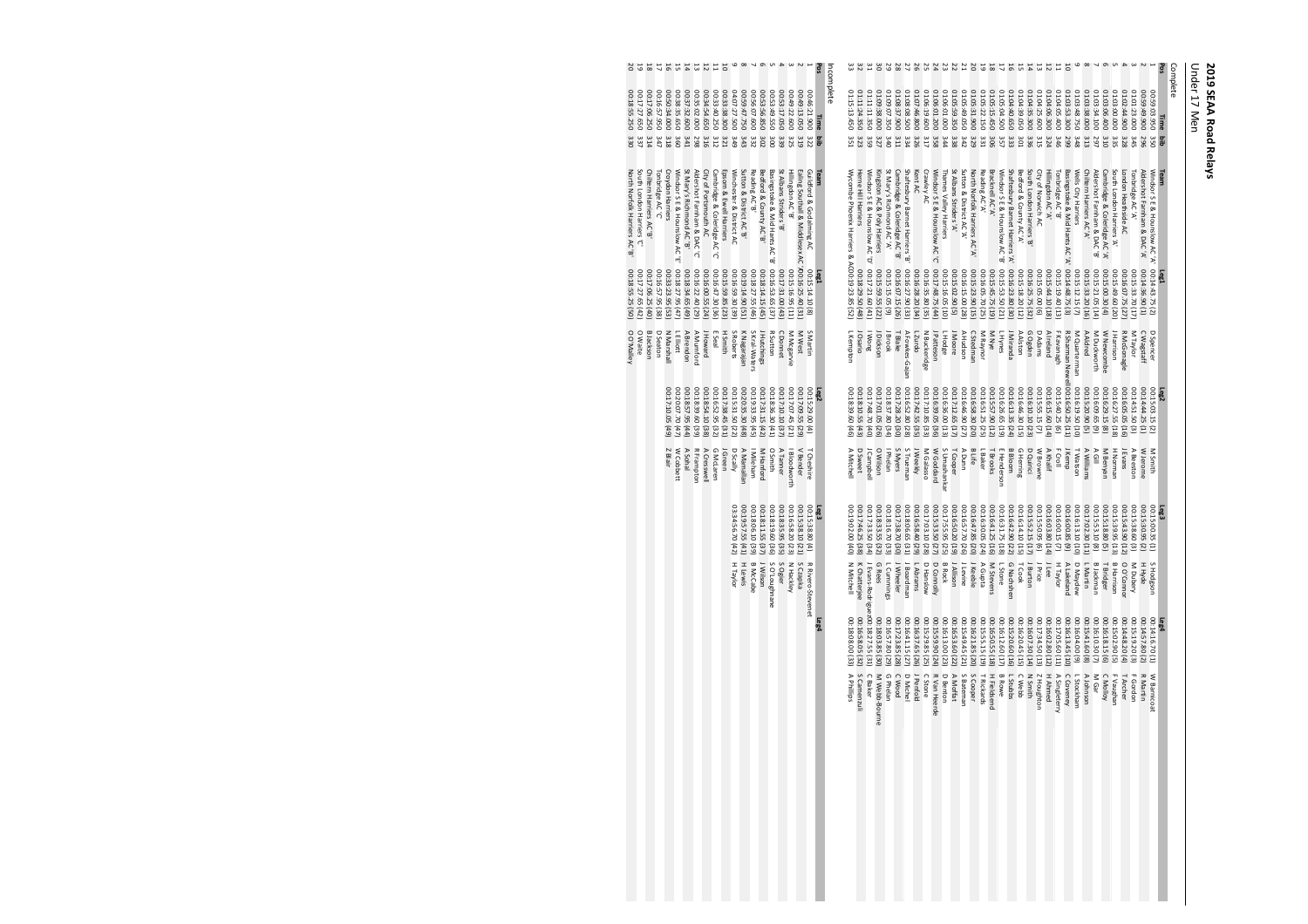Under 17 Women

| Complete       |                  |                                                    |                  |                 |                  |                   |                  |                   |
|----------------|------------------|----------------------------------------------------|------------------|-----------------|------------------|-------------------|------------------|-------------------|
| Pos            | Time bib         | Team                                               | Leg <sub>1</sub> |                 | Leg <sub>2</sub> |                   | Leg3             |                   |
| $\mathbf{1}$   | 00:34:08.100 366 | Aldershot Farnham & DAC 'A'                        | 00:11:28.90(5)   | R Horton        | 00:11:43.20(3)   | R Gillett         | 00:10:56.00 (1)  | P Roessler        |
| $\overline{2}$ | 00:34:11.150 409 | Shaftesbury Barnet Harriers 'A'                    | 00:11:08.05 (2)  | F Stapleton     | 00:11:51.30(1)   | E Hathaway        | 00:11:11.80(2)   | J Miranda         |
| 3              | 00:35:07.900 382 | Brighton Phoenix AC                                | 00:11:32.40 (9)  | P Palmer-Malins | 00:11:56.65(6)   | A Wright          | 00:11:38.85(3)   | M Dickinson       |
| $\overline{4}$ | 00:35:13.150 389 | City of Norwich AC 'B'                             | 00:11:40.60 (10) | F Rosebergen    | 00:11:41.20(5)   | G Jermy           | 00:11:51.35(4)   | H Bunn            |
| 5              | 00:35:20.000 386 | Chiltern Harriers AC 'A'                           | 00:11:29.80(6)   | O Williams      | 00:11:43.70 (4)  | A Bushell         | 00:12:06.50(5)   | O Cameron         |
| 6              | 00:35:28.500 404 | 404                                                | 00:12:08.15 (21) | N Thompson      | 00:11:47.60 (12) | S Hegvold         | 00:11:32.75(6)   | A Baccardax       |
| $\overline{7}$ | 00:35:29.800 420 | 420                                                | 00:11:46.55 (13) | H Bigger        | 00:12:11.90 (13) | L Ingram          | 00:11:31.35 (7)  | J Stone           |
| 8              | 00:35:35.400 417 | <b>Wells City Harriers</b>                         | 00:11:30.15(7)   | H Bigger        | 00:11:40.30(2)   | L Ingram          | 00:12:24.95 (8)  | J Stone           |
| 9              | 00:35:35.900 422 | Windsor S E & Hounslow AC 'A'                      | 00:11:43.25 (11) | K Clutterbuck   | 00:12:05.20 (10) | A Young           | 00:11:47.45 (9)  | J Young           |
| 10             | 00:35:39.550 400 | Hercules Wimbledon AC 'A'                          | 00:11:11.60(3)   | E Weir          | 00:13:18.70 (16) | R Riches          | 00:11:09.25 (10) | G Clarke          |
| 11             | 00:35:59.000 377 | Bracknell AC 'A'                                   | 00:11:52.60 (15) | L Wells         | 00:12:22.95 (14) | H Read            | 00:11:43.45 (11) | A Baines          |
| 12             | 00:36:07.250 388 | City of Norwich AC 'A'                             | 00:11:22.80(4)   | K Willis        | 00:12:08.70 (8)  | G Forster         | 00:12:35.75 (12) | M Short           |
| 13             | 00:36:12.350 367 | Aldershot Farnham & DAC 'B'                        | 00:11:46.15 (12) | A Garner        | 00:11:43.60 (7)  | N McLoughlin      | 00:12:42.60 (13) | E Boswell         |
| 14             | 00:36:21.250 399 | Guildford & Godalming AC                           | 00:12:21.30 (24) | D Sakaria       | 00:11:30.20 (11) | A Attenborough    | 00:12:29.75 (14) | A Strode          |
| 15             | 00:36:30.500 384 | Cambridge & Coleridge AC 'A'                       | 00:11:57.75 (18) | M Taylor        | 00:12:51.15 (21) | A Maris           | 00:11:41.60 (15) | F Haines          |
| 16             | 00:36:46.900 427 | Wycombe Phoenix Harriers & AC 'A' 00:12:52.80 (34) |                  | E Cooper        | 00:10:53.10 (9)  | <b>K Stilwell</b> | 00:13:01.00 (16) | M Wood            |
| 17             | 00:36:50.350 372 | Blackheath & Bromley Harriers 'A'                  | 00:11:47.05 (14) | E Osmond        | 00:12:53.00 (18) | E Dolby           | 00:12:10.30 (17) | O Berry           |
| 18             | 00:37:17.250 413 | St Mary's Richmond AC                              | 00:12:17.75 (23) | I Deakin        | 00:12:29.80 (20) | <b>B</b> Turton   | 00:12:29.70 (18) | E Fryer           |
| 19             | 00:37:18.700 423 | Windsor S E & Hounslow AC 'B'                      | 00:12:24.85 (28) | E Van Heerde    | 00:12:43.45 (23) | I Craven          | 00:12:10.40 (19) | H Landon          |
| 20             | 00:37:30.950 379 | Brighton & Hove AC 'A'                             | 00:13:02.60 (35) | G Bernard       | 00:11:37.55 (19) | L Dooley          | 00:12:50.80 (20) | E Matthews        |
| 21             | 00:38:04.600 397 | Epsom & Ewell Harriers 'A'                         | 00:11:53.40 (16) | K Valkenburg    | 00:12:40.95 (17) | L Pearson         | 00:13:30.25 (21) | C Arkwright       |
| 22             | 00:38:06.950 373 | Blackheath & Bromley Harriers 'B'                  | 00:12:00.10 (19) | Z White         | 00:13:33.20 (30) | <b>B</b> Panton   | 00:12:33.65 (22) | D Harper          |
| 23             | 00:38:07.450 369 | Bedford & County AC 'A'                            | 00:11:54.55 (17) | S Dalrymple     | 00:13:15.50 (24) | J Nicholls        | 00:12:57.40 (23) | A Athersmith      |
| 24             | 00:38:20.250 411 | South London Harriers                              | 00:12:22.05 (25) | K Mooney        | 00:13:12.05 (31) | O Thompson        | 00:12:46.15 (24) | M Gibbins         |
| 25             | 00:38:27.650 406 | Reading AC 'A'                                     | 00:12:12.30 (22) | N Harris        | 00:13:02.05 (27) | R Whalley         | 00:13:13.30 (25) | L Tolson          |
| 26             | 00:38:30.250 393 | Cornwall AC                                        | 00:11:32.05(8)   | C Lister        | 00:13:30.40 (22) | R Benney          | 00:13:27.80 (26) | C Groves          |
| 27             | 00:38:33.650 403 | Huntingdonshire AC                                 | 00:12:39.80 (31) | O Mead          | 00:13:53.60 (37) | <b>B</b> Pauley   | 00:12:00.25 (27) | E Robinson        |
| 28             | 00:38:40.950 418 | West Suffolk AC 'A'                                | 00:12:22.25 (26) | R Morley        | 00:12:52.00 (26) | L Marshall        | 00:13:26.70 (28) | C Cavill          |
| 29             | 00:39:02.800 414 | <b>Thames Valley Harriers</b>                      | 00:12:36.15 (30) | M Duer          | 00:13:04.75 (32) | O Colegrave       | 00:13:21.90 (29) | N Murphy          |
| 30             | 00:39:05.100 390 | City of Portsmouth AC 'A'                          | 00:12:44.05 (32) | I Brydon        | 00:12:26.05 (25) | N Smith           | 00:13:55.00 (30) | P Edwards         |
| 31             | 00:39:15.200 401 | Hercules Wimbledon AC 'B'                          | 00:12:33.50 (29) | N Thompson      | 00:13:21.10 (34) | S Hegvold         | 00:13:20.60 (31) | A Baccardax       |
| 32             | 00:39:25.650 426 | <b>Woking AC</b>                                   | 00:10:50.80(1)   | M Collings      | 00:14:24.15 (28) | E Barker          | 00:14:10.70 (32) | G Owen            |
| 33             | 00:39:35.850 383 | Camberley & District AC                            | 00:12:01.60 (20) | E Wilson        | 00:12:24.40 (15) | A Dove            | 00:15:09.85 (33) | E Kirby           |
| 34             | 00:39:58.550 394 | Crawley AC                                         | 00:13:07.25 (38) | F Clayton       | 00:14:20.80 (43) | J Lister          | 00:12:30.50 (34) | A Primdal         |
| 35             | 00:40:01.300 370 | Bedford & County AC 'B'                            | 00:14:14.45 (49) | N Huxford       | 00:12:42.50 (39) | H Hodgskinson     | 00:13:04.35 (35) | G Flemons         |
| 36             | 00:40:02.900 387 | Chiltern Harriers AC 'B'                           | 00:12:49.10 (33) | J Lockwood      | 00:12:37.95 (29) | C Gilbody         | 00:14:35.85 (36) | E Watson          |
| 37             | 00:40:16.250 412 | <b>St Albans Striders</b>                          | 00:14:28.60 (50) | N Gallagher     | 00:11:15.45 (33) | C Durbin          | 00:14:32.20 (37) | <b>B</b> Towers   |
| 38             | 00:40:34.050 378 | Bracknell AC 'B'                                   | 00:13:04.05 (36) | L Hall          | 00:14:36.25 (44) | F Jones           | 00:12:53.75 (38) | L Croft           |
| 39             | 00:40:35.650 407 | Reading AC 'B'                                     | 00:13:26.65 (45) | O O'Driscoll    | 00:13:18.40 (38) | T Weavers         | 00:13:50.60 (39) | E Warren          |
| 40             | 00:40:49.200 395 | Croydon Harriers 'A'                               | 00:13:23.45 (44) | L Moore         | 00:13:41.40 (40) | G Erten           | 00:13:44.35 (40) | A Singh           |
| 41             | 00:41:48.700 428 | Wycombe Phoenix Harriers & AC 'B' 00:14:09.35 (48) |                  | M Caddell       | 00:13:59.05 (45) | S Thomas          | 00:13:40.30 (41) | R Rees-Davies     |
| 42             | 00:41:55.350 424 | Windsor S E & Hounslow AC 'C'                      | 00:13:46.20 (47) | J Bongartz      | 00:14:31.85 (47) | I Tattersall      | 00:13:37.30 (42) | T Hansford        |
| 43             | 00:41:59.300 380 | Brighton & Hove AC 'B'                             | 00:13:11.35 (39) | J Corbett       | 00:12:49.55 (36) | <b>B</b> Brooking | 00:15:58.40 (43) | A Nann            |
| 44             | 00:42:49.750 396 | Croydon Harriers 'B'                               | 00:13:17.15 (42) | A Maingay       | 00:15:03.00 (48) | T Erten           | 00:14:29.60 (44) | K Sethna-McIntosh |
| 45             | 00:43:46.050 391 | City of Portsmouth AC 'B'                          | 00:14:29.40 (51) | A Arkell        | 00:15:03.45 (50) | J Batty           | 00:14:13.20 (45) | P Carlile         |
|                |                  |                                                    |                  |                 |                  |                   |                  |                   |
| Incomplete     |                  |                                                    |                  |                 |                  |                   |                  |                   |
| Pos            | Time bib         | Team                                               | Leg1             |                 | Leg <sub>2</sub> |                   | Leg3             |                   |

| . | $\blacksquare$   | $1$ cann                     | ---                          | ---              |         |
|---|------------------|------------------------------|------------------------------|------------------|---------|
|   | 00:25:57.150 385 | Cambridge & Coleridge AC 'B' | 00:13:06.45 (37)<br>L Querns | 00:12:50.70 (35) | S Clark |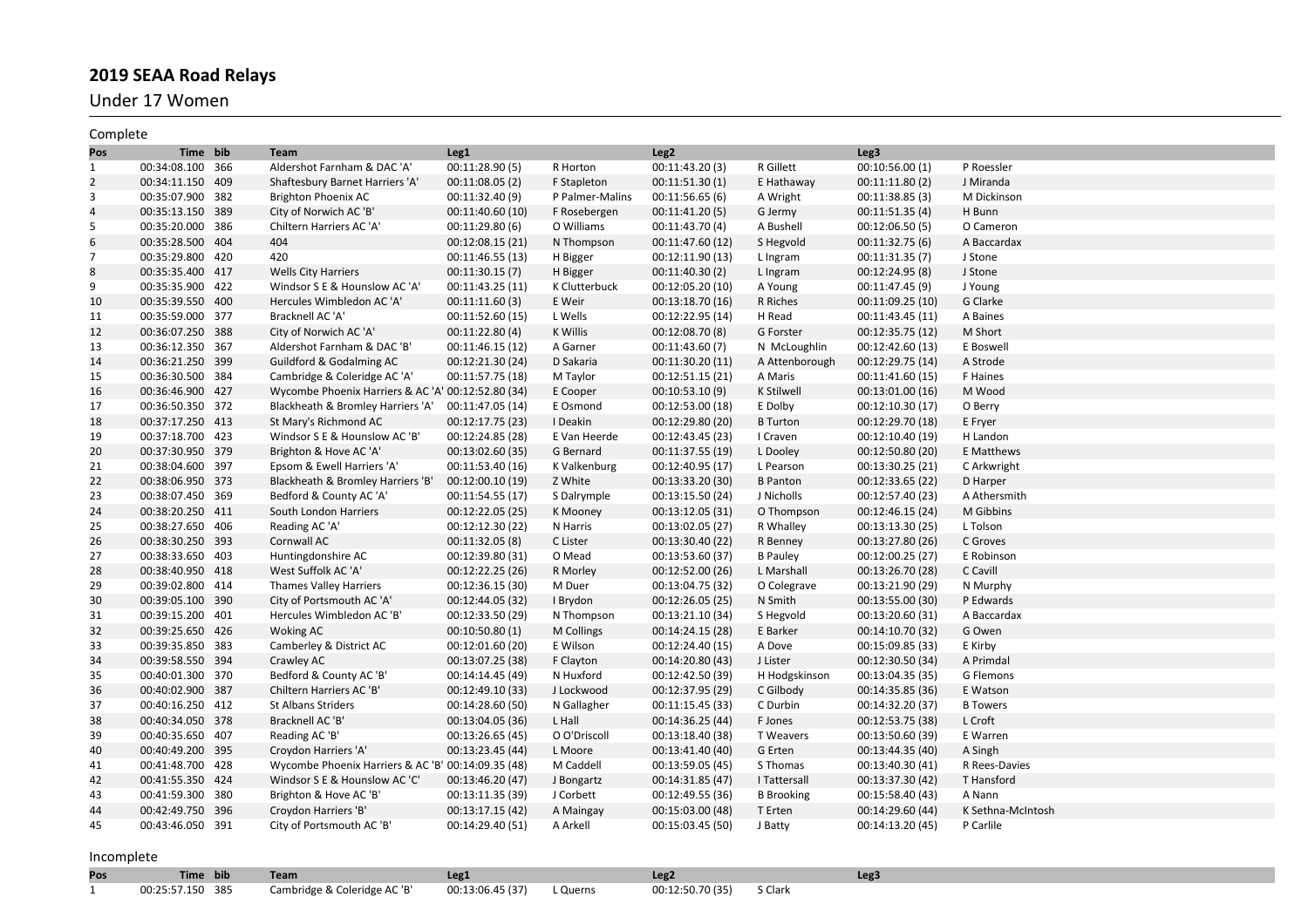Under 17 Women

| Incomplete |                  |                                   |                  |            |                  |            |                  |
|------------|------------------|-----------------------------------|------------------|------------|------------------|------------|------------------|
| Pos        | Time bib         | Team                              | Leg <sub>1</sub> |            | Leg <sub>2</sub> |            | Leg <sub>3</sub> |
|            | 00:27:10.650 374 | Blackheath & Bromley Harriers 'C' | 00:13:16.30 (41) | H Forsyth  | 00:13:54.35 (41) | E Deighton |                  |
| 3          | 00:27:12.500 415 | Tonbridge AC 'A'                  | 00:13:34.75 (46) | L Anderson | 00:13:37.75 (42) | F Currie   |                  |
| 4          | 00:28:11.200 371 | Bedford & County AC 'C'           | 00:13:12.10 (40) | M Mistry   | 00:14:59.10 (46) | R Abbott   |                  |
|            | 00:28:57.900 398 | Epsom & Ewell Harriers 'B'        | 00:14:51.35 (52) | M Moore    | 00:14:06.55 (49) | J Peel     |                  |
| 6          | 00:12:24.150 405 | North Norfolk Harriers AC         | 00:12:24.15 (27) | G Buchanan |                  |            |                  |
|            | 00:13:18.150 368 | Aldershot Farnham & DAC 'C'       | 00:13:18.15(43)  | A Barton   |                  |            |                  |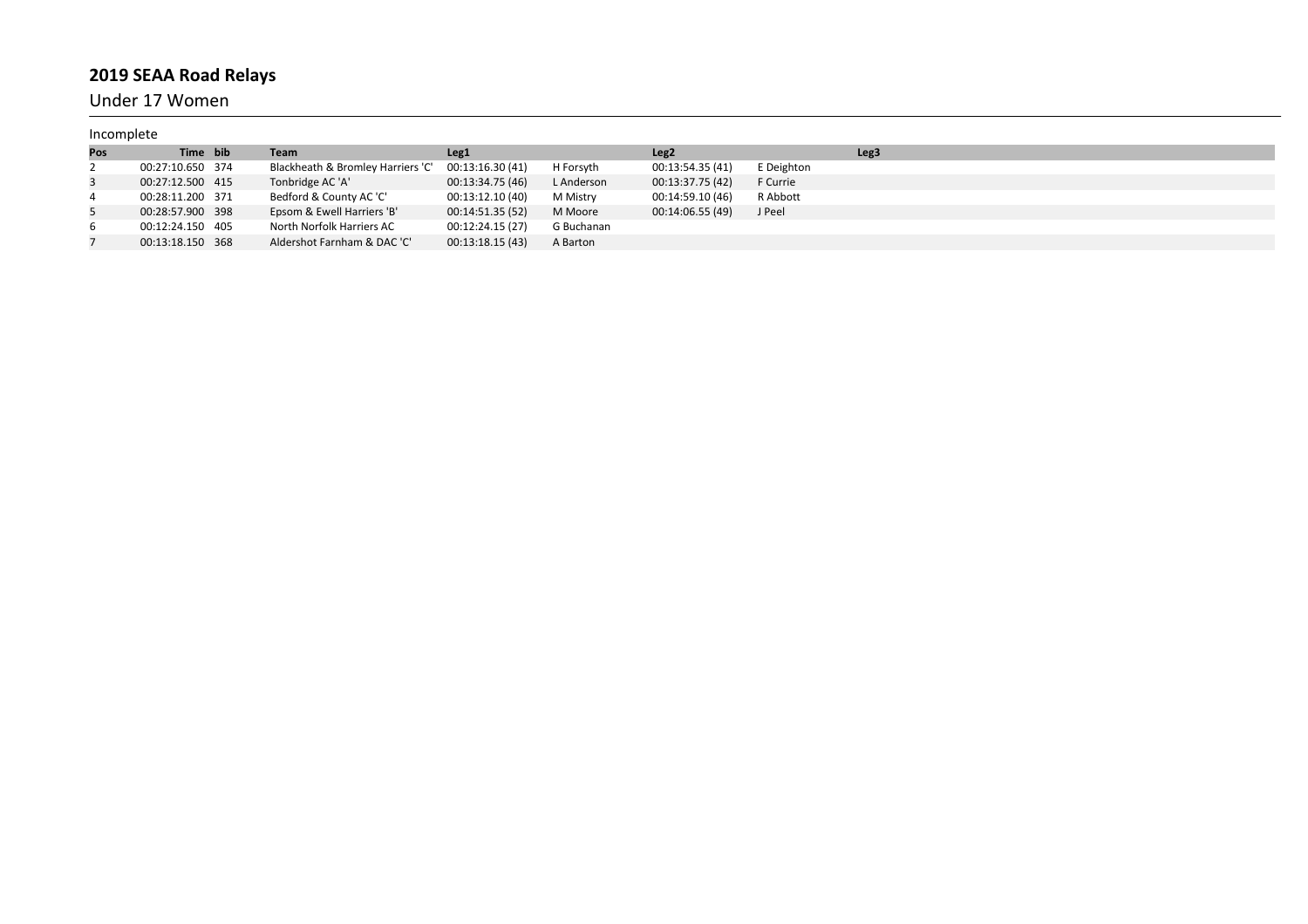# 2019 SEAA Road Relays<br>Senior Women **2019 SEAA Road Relays**

Senior Women

| 123458189m 1 1 1 1 1 1 1 1<br>Pos<br>Incomplete                                                                                                                                                                                                                                                                                                                                                                   | 3456789mmmmmmmmmmmmmmmmmmmmmmmmmから3.5%mmmmmmmmmmmm。                                                                                                                                                                                                                                                                                                                                                                                                                                                                                                                                                                                                                                                                                                                                                                                                                                | Pos<br>Complete                                                                                                                                                                                                                                                                                                                                                                                                                                                                                                                                                                                                                                                                                                                                                                                                                                                                                |
|-------------------------------------------------------------------------------------------------------------------------------------------------------------------------------------------------------------------------------------------------------------------------------------------------------------------------------------------------------------------------------------------------------------------|------------------------------------------------------------------------------------------------------------------------------------------------------------------------------------------------------------------------------------------------------------------------------------------------------------------------------------------------------------------------------------------------------------------------------------------------------------------------------------------------------------------------------------------------------------------------------------------------------------------------------------------------------------------------------------------------------------------------------------------------------------------------------------------------------------------------------------------------------------------------------------|------------------------------------------------------------------------------------------------------------------------------------------------------------------------------------------------------------------------------------------------------------------------------------------------------------------------------------------------------------------------------------------------------------------------------------------------------------------------------------------------------------------------------------------------------------------------------------------------------------------------------------------------------------------------------------------------------------------------------------------------------------------------------------------------------------------------------------------------------------------------------------------------|
| $\begin{array}{r} 00:5835,050 \\ 01:00122.09 \\ 01:00122.750 \\ 01:00232.50 \\ 01:02132.50 \\ 01:0713.529 \\ 01:0713.529 \\ \end{array}$<br>$\rm ^{50}$<br>00:20:13.850<br>$\begin{array}{l} 00:38:28:55 \\ 00:38:35.750 \\ 00:43:47.800 \end{array}$<br>00:34:19.500<br>56:22<br>ö<br>š<br>:20:42.650<br>:20:51.450<br>50<br>:38.300<br>31.700<br>Time                                                           | 01:28:18.850<br>$\begin{array}{l} 01: 23: 33: 100 \\ 01: 23: 53: 39 \\ 01: 24: 44: 800 \\ 01: 26: 14. 050 \end{array}$<br>$\begin{array}{r} 01.13\,94.700 \\ 01.13\,22.105 \\ 01.19\,1938 \\ 01.20\,123 \\ 01.20\,22.500 \\ 01.20\,22.500 \\ 01.21\,53.650 \\ \end{array}$<br>01:17:09.100<br>01:16:56.350<br>01:16:51.650<br>01:16:31.850<br>01:16:16.850<br>01:14:35.150<br>01:14:10.200<br>01:14:04.000<br>01:29:38.950<br>01:23<br>01:22:15.450<br>02:17:47.450<br>01:16:46.500<br>01:15:58.000<br>01:15<br>01:13<br>01:37<br><b>157.250</b><br>:28.500<br>007'S5:400<br>:18.250                                                                                                                                                                                                                                                                                               | $01:13:01.75001:13:28.400$<br>01:12:45.200<br>01:12:31.600<br>01:12:22.600<br>02:11:58.350<br>01:11:51.150<br>01:11:11.150<br>01:11<br>01:10:57.800<br>01:10:35.300<br>01:10:16.150<br>01:10:04.150<br>01:09:11.350<br>01:08:59.10<br>01:08:38.200<br>01:08:15.500<br>01:08:31.250<br>01:07<br>01:07:30.350<br>02:05:50.950<br>01:12:33.100<br>01:08:50.200<br>01:04<br>01:04<br>01:04:30.600<br>005'60"<br>059.650<br>007'S5:1<br>1:34.300<br>Time                                                                                                                                                                                                                                                                                                                                                                                                                                            |
| 979<br>878<br>614<br>618<br>572<br>g<br>588888<br>573<br>SS <sub>S</sub><br>585                                                                                                                                                                                                                                                                                                                                   | 582<br>909<br>554<br>574<br>802<br>GS5<br><b>596</b><br>625<br>607<br>577<br>587<br>620<br>604<br>608<br>Eg<br>665<br><b>561</b><br>e10<br>625<br>985<br>88<br>284                                                                                                                                                                                                                                                                                                                                                                                                                                                                                                                                                                                                                                                                                                                 | 615<br>633<br>609<br><b>616</b><br>292<br>623<br><b>Bi</b><br>575<br>803<br><b>998889</b><br>865<br>624<br>829<br>612<br>562<br>564<br>955<br>630<br>6T <sub>9</sub><br>679<br>9/5<br>685<br>SSS<br>S6S                                                                                                                                                                                                                                                                                                                                                                                                                                                                                                                                                                                                                                                                                        |
| Bracknell AC'B'<br>St Albans Striders<br>Marshall Milton Keynes AC<br>Belgrave Harriers 'B'<br>Basingstoke & Mid Hants AC<br>Arena 80 AC 'B'<br>Highgate Harriers 'C'<br>Dulwich Runners AC<br>City of Norwich AC<br>Thames Hare & Hounds<br><b>Brighton Phoenix AC</b><br>Team<br>Windsor S E & Hounslow AC 'C'<br>Herne Hill Harriers 'B'<br>Aldershot Farnham & DAC'D'<br>Tonbridge AC 'D'<br>Q<br>Q<br>λ<br>ಹ | <b>Croydon Harriers</b><br>Dulwich Runners AC'<br>Guernsey AC<br>Bracknell AC'A'<br>Cambridge & Coleridge AC<br>Reading Road Runners'A'<br>Clapham Chasers RC<br>Epsom<br><b>Belgrave Harriers</b> 'A'<br>Reading Road Runners<br>Reading AC 'D'<br>Reading AC<br>Camberley &<br>South London Harriers'A'<br>Ranelagh Harriers<br>City of Portsmouth<br>Ealing Southall & Middlesex<br>Windsor S E & Hounslow AC<br>Bedford & County AC 'B'<br>Highgate Harriers 'B'<br>Thames Hare & Hounds<br>Thames Valley Harriers<br>Reading AC 'B'<br>The Stragglers RC<br>26.2 RRC<br>Hercules Wimbledon AC<br>Kent<br>Barnet<br>Tonbridge AC'C'<br>λ<br>œ<br>& Ewell Harriers<br>œ<br>District<br>$\tilde{\Omega}$<br>District AC<br>$\geq$<br>$\geq$<br>œ<br>œ<br>œ<br>œ<br>$\tilde{\Omega}$<br>λ<br>œ                                                                                    | Stubbington Green Runners<br>Shaftesbury Barnet Harriers<br>Basingstoke & Mid Hants AC'A'<br>Bedford & County AC<br>Guildford & Godalming AC'A'<br>Cambridge & Coleridge AC'A'<br>Team<br>Arena 80 AC 'A'<br>Dulwich Runners AC'A'<br>Colchester Harriers<br>Aldershot Famham & DAC<br>Woking.<br>Thames Hare & Hounds 'A'<br>Herne Hill Harriers 'A'<br>Tonbridge AC'B'<br>Victoria Park H & Tower H AC<br>Southampton AC'A'<br>Highgate Harriers 'A'<br>Aldershot Famham & DAC<br>Thames Valley Harriers 'A'<br>Windsor S E & Hounslow AC 'A'<br>Winchester & District AC<br>Cambridge & Coleridge<br>Tonbridge AC 'A'<br>Reading AC A<br>Kent AC 'A'<br>Aldershot Farnham & DAC'A<br>λ<br>$\approx$<br>Q<br>œ<br>œ                                                                                                                                                                          |
| 00:20:42.65<br>00:20:31.70 (61)<br>$\begin{array}{l} 0.216033545 \\ 0.2160324545 \\ 0.216032445 \\ 0.216032445 \\ 0.2160324545 \\ 0.2160324545 \\ 0.2160324545 \\ 0.2160324545 \\ 0.2160324545 \\ 0.2160324545 \\ 0.2160324545 \\ 0.2160324545 \\ 0.216032455 \\ 0.216032455 \\ 0.216032455 \\ 0.216032$<br>20:20:51.45<br>Leg1<br>$\begin{pmatrix} 6 & 3 \\ 6 & 5 \end{pmatrix}$                                 | 00:16:20.35 (8)<br>00:16:44.15 (12)<br>00:20:06.15 (56)<br>00:17:25.15 (23)<br>00:21:38.70 (<br>00:19:39.<br>So<br>(68)<br>G1)<br>[ea                                                                                                                                                                                                                                                                                                                                                                                                                                                                                                                                                                                                                                                                                                                                              | $\begin{array}{ll} &0.15.58.35\, (3)\\ &0.017.41.15\, (28)\\ &0.0177.45.55\, (30)\\ &0.0177.45.55\, (30)\\ &0.0177.55\, (44)\\ &0.0177.55\, (46)\\ &0.0177.57\, (47)\\ &0.0177.04\, (48)\\ \end{array}$<br>0631:16.90<br>$\begin{array}{l} 00.15.31.65\ (1) \\ 00.16.49.25\ (13) \\ 00.16.18.70\ (7) \\ 00.177.10.60\ (18) \\ 00.177.0665\ (17) \\ 00.177665\ (17) \\ 00.177665\ (17) \\ \end{array}$<br>$\begin{array}{l} 00:17:10.75\ (19) \\ 00:18:25.70\ (40) \\ 00:17:39.10\ (27) \\ 00:13:16.65\ (37) \\ 00:19:12.20\ (48) \end{array}$<br>(£v) 50'6t%300<br>128 98.65 (31)<br>00:17:57.75<br>00:17:42.10 (29)<br>00:16:00.25<br>00:16:16.70<br>Leg1<br>00:16:37.45 (11)<br>00:17:06:50 (16)<br>(a4<br>(20)<br><b>GEES</b>                                                                                                                                                               |
| J Hayward-Bhikha<br>W Fitzpatrick<br>J Lowe<br>R Sleap<br>M English<br>J Storey<br>H Lister<br>A Ritchie<br>$\blacksquare$<br>m<br>$\hbox{\tt\small\bf o}$<br>$\cap$<br>S Carter<br>$\,$<br><b>LWake</b><br>Heslop<br>Taylor<br><b>Steer</b><br><b>Nicholls</b><br>Nerurkar                                                                                                                                       | J Moore<br>L Daniells<br>ᅎ<br>$\,<$<br>S Slemeck<br><b>S Fairbrass</b><br>I Atkins<br>L Quayle<br>S Gerrie<br>I<br>$\Omega$<br>L Boehm<br>S Kebbell<br>L Church<br>K Levene<br>A Walenkiewicz<br>G Walton<br>$\hbox{\tt\small\bf o}$<br>$\triangleright$<br>Þ<br>L Marlow<br>ъ<br>$\mathbf x$<br>F Maddocks<br><b>Brinsden</b><br>Soane<br>Dore<br>Shepherd<br>Scott Wilson<br>Smith<br>Whelan<br>k Billups<br>) Stapleton<br>Jane Montiel<br>Dyce<br>Carter<br>i Buley<br>Statham                                                                                                                                                                                                                                                                                                                                                                                                 | S Kent<br>H Steele<br>Weys V<br>$\Omega$<br>L Radus<br>J Wedmore<br>×<br>$\cap$<br>F Davis<br>$\,\varpi\,$<br>$\mathbf \sigma$<br>$\,$<br>L Dowsett<br>H Moss<br>ᄎ<br>L Brenton<br>R Thomas<br>L Nichols<br>I Franco<br>J Ball<br>E Stevens<br>L Russell<br>I<br>ζ<br>Hainsworth<br>Furze<br>Stavreski<br>Rowland<br>Vay<br>Hair<br>Invin<br>Barker<br>Wicks<br><b>Boniface</b><br>Renfer                                                                                                                                                                                                                                                                                                                                                                                                                                                                                                      |
| $\begin{array}{r} 00:19:22 \\ 00:22:3:17 \\ 00:22:3:19 \\ 00:22:5:8 \\ 00:22:2:8 \\ 00:22:2:8 \end{array}$<br>00:19:44<br>00:19:50.<br>00:20:19.<br>00:21:10.10<br>Leg2<br>2 8 8 8 8 8 9 8 8 8<br>(48)<br>99830<br>33323                                                                                                                                                                                          | 00:22:23<br>00:25:04.<br>00:21:40<br>00:19:03<br>00:19:45<br>00:21:48.10<br>00:20:36.00<br>$\begin{array}{c} 00:18:16.50 \ (39) \\ 00:19:56.35 \ (46) \\ 00:19:18.20 \ (41) \end{array}$<br>00:19:30.75<br>00:18:54.40<br>00:22:19.<br>00:26:51<br>00:20:10<br>00:22:10<br>00:21:50<br>00:21:26<br>00:19:49<br>00:22:54.<br>00:18:34.65<br>00:18:30.90 (44)<br>00:19:22.75<br>00:18:53.75<br>00:19:28.70<br>00:17:44.00<br>00:18:22.85 (18)<br>00:19:12.60 (42)<br>$\overline{8}$<br>45<br>$\ddot{t}$<br>.zo<br>$\overline{8}$<br>ġ.<br>$\ddot{\sigma}$<br>:15<br>ë<br>S.<br>GG <sub></sub><br>$\overline{\mathbf{S}}$<br>ġ<br>(32)<br>$(29)$<br>$(38)$<br>(82)<br>(99)<br>$\Xi$<br>$\overline{\text{ss}}$<br>GS)<br>$\overline{c}$<br>(62)<br>55<br>$\overline{5}$<br>G <sub>3</sub><br>$\overline{1}$<br>E3<br>$\overline{8}$<br>$\mathbf{S}$<br>$\widetilde{\Xi}$<br>ĴΨ.<br>ίg. | $\begin{array}{l} 001.7:31.75 \ (30) \\ 001.7:57.25 \ (21) \\ 0013:540.55 \ (33) \\ 0013:903.35 \ (31) \\ 001.7:35.40 \ (25) \\ \end{array}$<br>$\begin{array}{l} 00:17:51.75 \ (0.011:51.75 \ (0.012:56.2) \ (0.011:56.2) \ (0.013:56.2) \end{array}$<br>00:16:50.60<br>00:16:44.<br>00:17:52.75  <br>00:16:16.35  <br>00:16:32.45 (6)<br>00:17:44.25 (20)<br>00:17:14.75 (9)<br>00:16:47.00 (11)<br>00:17:04<br>00:16:16.15<br>00:16:06.60 (4)<br>00:17:51<br>00:17:28.<br>00:18:35<br>00:16:51.<br>00:17:03<br>00:16:12<br>00:16:26<br>Leg <sub>2</sub><br>ġ<br>$\overline{\mathbf{g}}$<br>$\mathbf{g}$<br>$\overline{8}$<br>ġ.<br>ë<br>65<br>ġ.<br><b>SO</b><br>(92)<br>Ē<br>(23)<br>$\mathfrak{D}$<br>G <sub>1</sub><br>$\widehat{\mathcal{G}}$<br>(F)<br>$\left( \frac{13}{2} \right)$<br>Θ<br>$\overline{12}$<br>[24]<br>$\overline{z}$<br>5<br>Ξ<br>$\widehat{\mathbf{g}}$<br>(2)<br>Θ |
| E Roche<br>S Peach<br>S Puxty<br>M Cameron<br>K Stern<br>E Spencer-Jones<br><b>VFilsell</b><br>A Gamblin<br>J Rhodes<br>N Holborough<br>S Cheesman                                                                                                                                                                                                                                                                | S Duffy<br>S Carpenter<br><b>S Francis</b><br>E Chew<br>S Alves<br>E Beardsell<br>LO'Brien<br>E Ibell<br>E Etheredge<br>L Peatey<br>A Gould<br>S Johnson<br>M Armstrong Pliet10:22:50.75<br>H Painting<br>A Boesinger<br>H Shires<br>E Smith<br>v walker<br>K Sittampa<br>N Evans<br>V Loseby<br>A Germana<br>A Godfrey<br>Campbell<br>M Billins<br>M Hodgson<br>Goncalves<br>Amy Chang<br>$\overline{6}$                                                                                                                                                                                                                                                                                                                                                                                                                                                                          | V Knight<br>S Crumly<br>S Ratcliffe<br>K Haniver<br>N Taschimowitz<br>K Hedgethorne<br>H Corbin<br>S Hanley<br>H Woolley<br>H Norton-Hale<br><b>N Frith</b><br>M Deadman<br><b>TWilson</b><br>E Burgess<br>L da Silva<br>M Riglin<br>A Milnes<br>- C<br>H Hall<br>S Flockhart<br>C Crossman<br>K (Kiri Marsh<br><b>N Brown</b><br>J Lovelock<br>A Williams<br>K Wright<br>K Mackenzie<br>LFaunch                                                                                                                                                                                                                                                                                                                                                                                                                                                                                               |
| Leg3<br>00:18:19.85 (30)<br>00:20:22.05 (42)<br>00:20:44.00 (47)<br>00:23:00.95 (<br>$00:20:14.30(49)$ 00:23:00.95 (50)<br>š<br>22<br><sup>80</sup><br>(52)<br>e1)                                                                                                                                                                                                                                                | lam-Ma00:19:40.80<br>00:24:03.<br>00:23:01.90<br>00:18:56.70<br>00:23:20.95<br>$\begin{array}{l} 00:23:08\\ 00:20:59\\ 00:22:05,\\ 00:21:26\\ \end{array}$<br>00:20:38<br>00:22:45.90 (48)<br>00:22:13.05<br>00:19:53.30<br>00:19:31.25 (<br>00:19:53.65 (<br>00:18:47.95 (<br>00:18:51.00<br>00:19:42.50 (31)<br>00:19:32.65<br>00:20:22.25<br>00:18:19.30<br>00:18:55.15<br>00:20:<br>00:17:12.25<br>00:20:55.25<br>09:01:00<br>00:18:49.55<br>00:18:34.75<br>:29.05<br>25<br>ξ<br>66<br>25<br>£,<br>35<br>(60)<br>(46)<br>(40)<br>(36)<br>(34)<br>(38)<br>(41)<br>(33)<br>(25)<br>(28)<br>(21)<br>(37)<br>(57)<br>(59)<br>(54)<br>(56)<br>(151)<br>(58)<br>(S3)<br>(45)<br>(4.3)<br>$\left( 44 \right)$<br>(39)<br>(se)<br>(62)<br>39                                                                                                                                           | 00:18:41.15<br>00:18:08.60<br>00:17:58.40<br>00:18:57.95<br>00:17:21.80 (16)<br>00:17:58.05<br>00:19:07.75<br>00:17:18.70<br>00:18:06.75<br>00:18:10.90 (13)<br>00:15:48.50 (6)<br>00:17:28.00 (9)<br>00:17:45.50 (12)<br>00:17:56.85<br>00:17:00.25<br>00:16:38.70(3)<br>00:15:33.60(1)<br>Leg3<br>00:18:09.00 (26)<br>00:19:40.45<br>00:18:11.45<br>00:19:58.30 (32)<br>00:18:34.00 (22)<br>00:17:55.40<br>00:17:47.05<br>00:16:15.60<br>(24)<br>$\left(11\right)$<br>(20)<br>$\frac{1}{2}$<br>$\overline{6}$<br>(52)<br>(27)<br>(23)<br>(38)<br>(14)<br>$\overline{10}$<br>з<br>$\circledcirc$<br>G<br>Ξ<br><u>(2)</u>                                                                                                                                                                                                                                                                      |
| $\hbox{\tt\small\bf o}$<br><b>B</b> Henshall<br>Ellari Barampout<br>A Stehlikova<br>M Halliday<br>N Fonteyn<br>Kelly<br>Bowart                                                                                                                                                                                                                                                                                    | L Chase<br>C Woodhouse<br>G Hanley<br>c sinclair<br>H Wood<br><b>H Walker</b><br>L Church<br><b>A Purnell</b><br>E Parker<br>D Savvas<br>A Wilson<br>C Warner<br>A Thomas<br>M Nicolle<br>L Smith<br><b>LRelton</b><br><b>F Savory</b><br>N Audhlam<br>L Ambridge<br>C Gillard<br>$\Omega$<br><b>MShaw</b><br>A McGushin<br>M Lewis<br><b>O'Reilly</b><br>: Flowers<br>Beckett<br>Batty<br>Beckett<br>Gar                                                                                                                                                                                                                                                                                                                                                                                                                                                                          | G Tuckfield<br>E Dimmer<br>P Teoh-Shi<br><b>B Morrish</b><br>$\cap$<br>Z MacDonald<br>R Cooke<br>R Johnson<br>R Knights<br>M Corden-Lloyd<br>T Chantrey<br>LTregellis<br>K Gundersen<br>C Ragan<br><b>J Smith</b><br><b>TBarlow</b><br>M Pocock<br>K Brown<br>K Towerton<br>APhilp<br>A Wood<br>N Mitchell<br>-Gent<br>Altmann<br>Witcombe<br>Baker<br>Novacovic<br><b>Siruffo</b>                                                                                                                                                                                                                                                                                                                                                                                                                                                                                                             |
| $T = 84$                                                                                                                                                                                                                                                                                                                                                                                                          | din02:21:10<br>00:18:26.50<br>00:20:06.<br>00:18:48<br>00:18:22.75<br>00:18:41.40 (00:20:43.95)<br>00:26:<br>00:22:35.<br>00:23:29.<br>00:19:17.<br>$\begin{array}{l} 00:12:17: \\ 00:20:23: \\ 00:12:08: \\ 00:22:08: \\ 00:20:34: \\ 00:21:33: \\ \end{array}$<br>00:21:56.<br>00:20:05.<br>00:19:52.<br>00:19:03.<br>00:19:46.20 (<br>00:19:57.70 (<br>00:20:21.70<br>00:19:11.75<br>00:20:07.<br>00:16:49.65<br>ਠੋ<br>$\ddot{a}$<br>388<br>88 28 28<br>G5<br>5. 4<br>$\ddot{\sigma}$<br>8<br>ä<br>585<br>25<br>(32)<br>(48)<br>$\begin{pmatrix} 45 \\ 46 \\ 14 \end{pmatrix}$<br>(44)<br>(4.3)<br>(42)<br>$(41)$<br>(40)<br>(38)<br>(37)<br>(36)<br>(35<br>(34)<br>(30)<br>(28)<br>(27)<br>(FS)<br>(53)<br>(52)<br>(50)<br>(66)<br>ίΞ<br>(59)<br>G<br>Ξ                                                                                                                        | 00:18:11.20<br>00:17:46.<br>00:18:00.85 (<br>00:17:11.05<br>00:17:47.90<br>00:15:38.<br>Leg4<br>00:15:07.1<br>00:16:41.05<br>00:17:54.65<br>00:20:24.65<br>00:17:59.<br>00:18:35.<br>00:17:22<br>00:18:26.35<br>00:17:28.<br>00:18:18.<br>00:18:43.<br>00:17:06.<br>00:17:02<br>00:17:27.<br>00:16:45.<br>00:17:00<br>00:15:51<br>00:15:<br>g,<br>ġ<br>ä<br>ġ,<br>$\ddot{a}$<br>ä<br>20<br>$\frac{5}{2}$<br>5<br>à<br>ġ,<br>35<br>G.<br>8.8.8<br>5<br>(36)<br>(52)<br>(24)<br>(22)<br>(21)<br>(20)<br>$\overline{31}$<br>(L1)<br>$\overline{16}$<br>(23)<br>(a 5)<br>(5E)<br>(14)<br>(13)<br>(12)<br>Ē<br>(i o<br>з<br>$\frac{1}{2}$<br>o<br>$\circledcirc$<br>$\widehat{\mathbf{e}}$<br>Ξ<br>Ξ                                                                                                                                                                                                |
|                                                                                                                                                                                                                                                                                                                                                                                                                   | S Whalley<br>S Whatmough<br>L Perrio<br>S Harris<br>S Lucas<br>m<br>$\,<$<br>N Meheran<br>Þ<br>$\circ$<br>I<br>L Hooke<br>L Thomas<br>M Tanno<br>A Lee<br>Þ<br>E Purdue<br>L Vincent<br>σ<br>L Schotting-Robinson<br>E Jones<br>J Davies<br>A Potts<br><b>R</b> Vallance<br>σ<br><b>K Walker</b><br>E Barrett<br>Crockford<br>Johnson<br>Ìок<br>Hancock<br>Stevens<br>Barratt<br>Jenkinson<br>Chalmers<br><b>Cendrowicz</b><br>Norman                                                                                                                                                                                                                                                                                                                                                                                                                                              | R Lord<br>S Kent<br><b>S Winstone</b><br>S Stradling<br>E Mace<br>H Rooney<br>K Stevens<br>J Peters<br>ᅎ<br>Þ<br>A Parker<br>L Thompson<br>J Lowe<br>Þ<br>Y Goater<br>z<br>¢<br>C<br>m<br>S Reid<br>E Harrison<br>z<br>H Archer<br>I Mannion<br>Gibbons<br>도<br>트<br>Hargreaves<br>Burgin<br>Baker<br><b>Will mers</b><br>Edgar<br>Reid-Smith<br>Barnes-Heeney<br>Taylor                                                                                                                                                                                                                                                                                                                                                                                                                                                                                                                       |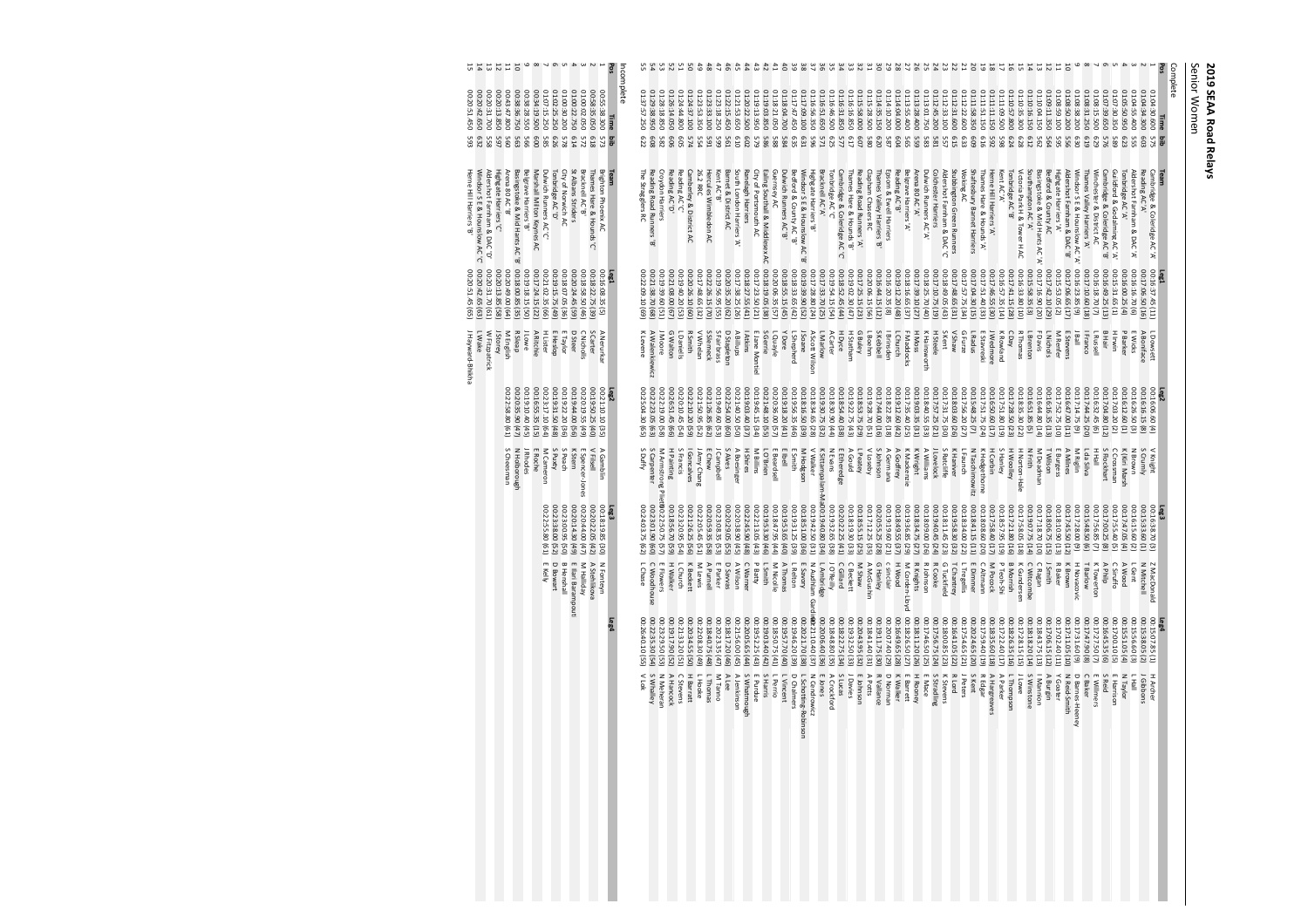Masters W40

| Complete |                     |                            |                   |                       |                  |                 |                             |                |                 |                 |  |
|----------|---------------------|----------------------------|-------------------|-----------------------|------------------|-----------------|-----------------------------|----------------|-----------------|-----------------|--|
| Pos      | Time<br>ă           | Team                       | Lasl              |                       | Leg <sub>2</sub> |                 | Leg <sub>3</sub>            |                | Leg4            |                 |  |
|          | 01:10:27.000<br>730 | Arena 80 AC'A'             | 00:16:24.70 (1    | сноуtе                | 00:17:33.00 (1)  | T Shanahai      | 00:18:55.60 (1              | K O'Hara       | 00:17:33.70 (1) | D Tarletor      |  |
|          | 02:13:05.050<br>735 | Kent AC 'A'                | 00:18:05.95(3)    | ' Buck                | 00:18:29.35 (2)  | AFarrall        | 00:18:22.50 (2)             | D O'Brien      | 00:18:07.25 (2) | Smith           |  |
|          | 01:15:11.300<br>743 | Winchester & District AC   | $(9)$ 50'0*8':00  | K Rushtor             | 00:18:02.60 (3)  | <b>K</b> Bailey | 00:18:56.85 (3)             | S Parkinsor    | 00:19:31.80 (3) | <b>CHOSkin</b>  |  |
|          | 01:15:27.700<br>732 | Barnet & District AC       | 00:19:34.45 (12)  | N Froud               | 00:18:19.50 (6)  | <b>Kent</b>     | 00:18:47.35 (5)             | <b>K March</b> | 00:18:46.40(4)  | K Murphy        |  |
|          | 01:18:23.850<br>742 | Tonbridge AC               | 00:18:13.20(4)    |                       | 00:18:46.25 (5)  | M McInulty      | 00:19:26.40(4)              | P Pilbeam      | 00:21:58.00 (5) | G Manzotti      |  |
|          | 11:22:00.500<br>739 | Stubbington Green Runners  | 00:18:55.05 (8)   | M Heslop<br>N Roebuck | 00:20:42.10 (10  | M Millican      | 00:20:56.80(7)              | S McGrath      | 00:21:26.55 (6) | LEvans          |  |
|          | 01:23:23.900<br>737 | Reading Road Runners       | 00:19:01.00 (10)  | S Dooley              | 00:19:57.35 (8)  | M Bennett       | 00:22:52.45 (8)             | C Seymou       | 00:21:33.10 (7) | C Raynor        |  |
|          | 01:31:10.650 734    | <b>Croydon Harriers</b>    | 00:23:53.05 (14)  | M De Souza            | 00:22:04.90 (13) | S Sarker-Bel    | 00:23:06.90 (11) J Del Nevo |                | 00:22:05.80 (8) | C Maria Johnson |  |
|          | Incomplete          |                            |                   |                       |                  |                 |                             |                |                 |                 |  |
| Pos      | Time<br>aid         | Team                       | Las1              |                       | Leg <sub>2</sub> |                 | Leg <sup>3</sup>            |                | Leg4            |                 |  |
|          | 05:29:49.250<br>736 | Kent AC 'B'                | $(6)$ SO 65:87:00 | / Boyle               | 00:20:12.10 (9)  | A Barber        | 00:20:38.10 (6)             | S Dowling      |                 |                 |  |
|          | 01:02:43.900<br>731 | Arena 80 AC 'B'            | 00:18:43.55(7)    | S Wright              | 00:23:16.70 (12) | <u>LHale</u>    | 00:20:43.65(9)              | R Burgess      |                 |                 |  |
|          | 01:03:25.500<br>733 | Basingstoke & Mid Hants AC | 00:19:13.60 (11)  | L Gottwal             | 00:22:30.35 (11) | R Galloway      | 00:21:41.55 (10)            | C Coveney      |                 |                 |  |
|          | 01:15:52.000<br>240 | The Stragglers RC'A'       | 00:17:41.40(2)    | <b>S Winter</b>       | 00:20:33.30 (7)  | H Davies        | 00:37:37.30 (12) SBiggs     |                |                 |                 |  |
|          | 00:36:51.800<br>738 | South London Harriers      | 00:18:21.75 (5)   | Liaylor               | 00:18:30.05 (4)  | L Skinner       |                             |                |                 |                 |  |
|          | 01:19:51.450<br>738 | 738                        | 00:56:31.00 (15)  | D O'Brien             | 00:23:20.45 (14) | J Smith         |                             |                |                 |                 |  |
|          | 06:20:24.450<br>141 | The Stragglers RC'B'       | 00:20:24.45 (13)  | <b>P Whitter</b>      |                  |                 |                             |                |                 |                 |  |
|          | 01:23:01.800 731    | 731                        | 01:23:01.80 (16)  | Runner 731D           |                  |                 |                             |                |                 |                 |  |
|          |                     |                            |                   |                       |                  |                 |                             |                |                 |                 |  |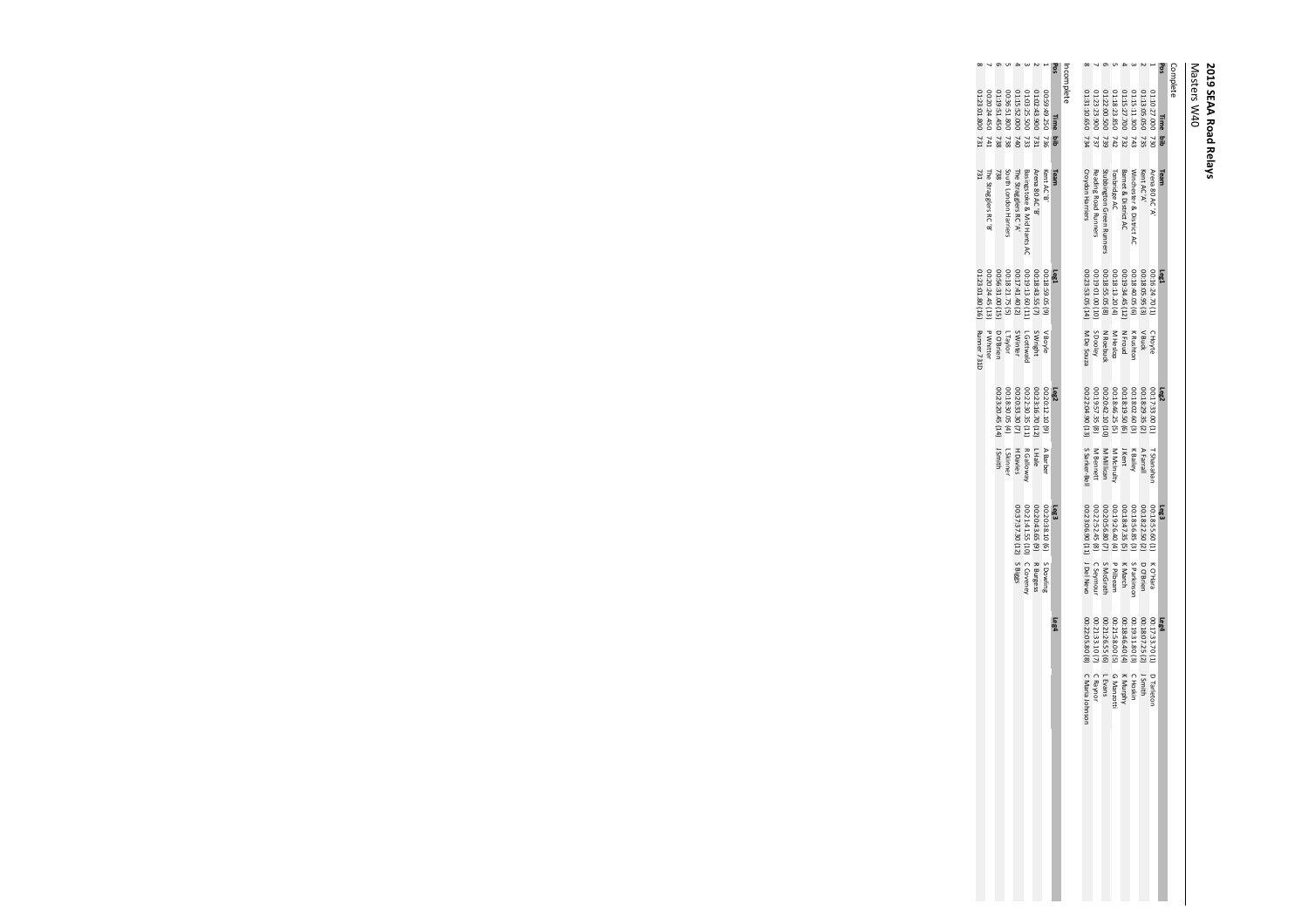2019 SEAA Road Relays<br>Senior Men Senior Men **2019 SEAA Road Relays**

13<br>13

00:47:34.750

46C<br>475

Croydon Harriers 'B'

00:23:01.00 (83)

H Butt

00:24:33.75 (84)

M Kiernan